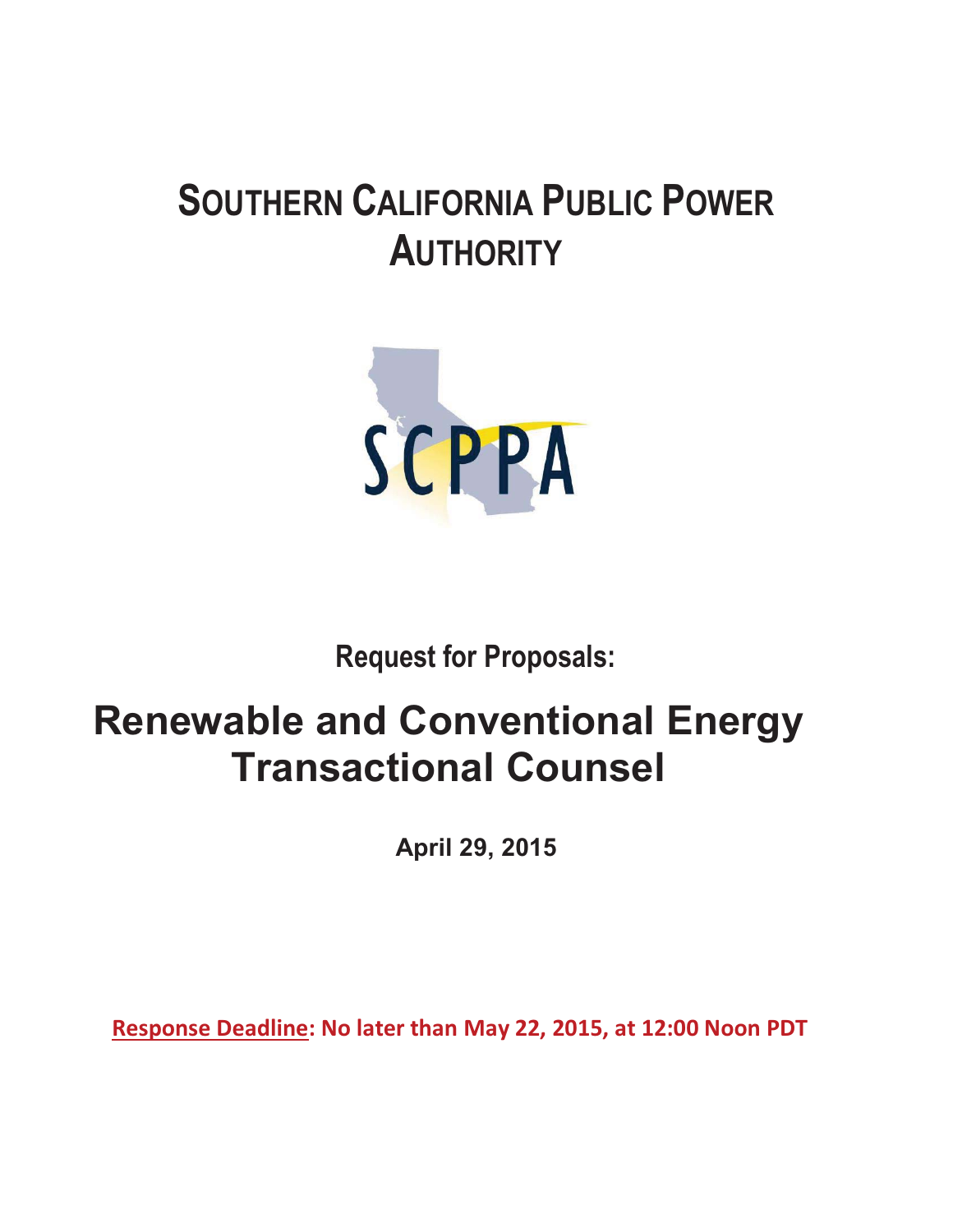#### **REQUEST FOR PROPOSALS**

The Southern California Public Power Authority ("SCPPA" or "the Authority") is soliciting proposals from qualified law firms to serve the Authority and its members in the development, drafting and negotiation of energy contracts and other related agreements, including contracts for the procurement of renewable and conventional energy resources, transmission rights and services, energy storage resources, and related real property rights and assets. These services may be provided under a proposed legal services engagement by either a single firm or a combination of firms possessing substantial background and experience in providing such services to municipal or other publicly owned electric utilities.

It is possible that one or more firms may be selected and assigned responsibilities depending upon their capability to handle specified tasks in this area. Responding firms are encouraged to set forth the complete array of services which the firm is capable of providing with respect to all of the subjects addressed in this RFP, as well as all other relevant experience or expertise which the firm may possess. The Authority intends to enter into a legal services agreement with the selected firm or firms with an initial term of three years with the option to extend the term of the engagement for up to six years at the Authority's discretion. The agreement would be subject to termination by either party upon thirty days' written notice.

This proposal process is designed to select the most suitable firm or firms to assist SCPPA in meeting the transactional requirements of its members and in building and maintaining the most appropriate procurement processes and acquisition structures for a number of potential SCPPA energy projects. The proposed services will also involve assistance and advice to SCPPA and its members, as well as to staff, committees and boards with respect to those actions which may be appropriate in addressing the Authority's energy procurement objectives. Proposing firms are encouraged to enumerate their experience providing procurement and transactional services to municipalities and other public agencies in large projects, including but not necessarily limited to procurement of renewable and conventional energy projects.

## **THE AUTHORITY**

The Authority is a public entity created in 1980 pursuant to the Joint Exercise of Powers Act (California Government Code § 6500 et. seq.) for the purpose of undertaking the planning, financing, development, acquisition, procurement, construction, operation and maintenance of projects for the generation or transmission of electric energy ("Projects"). The Authority is composed of 11 cities and one irrigation district, all of which are situated in Southern California. SCPPA's member agencies consist of the cities of Anaheim, Azusa, Banning, Burbank, Cerritos, Colton, Glendale, Los Angeles, Pasadena, Riverside and Vernon, and the Imperial Irrigation District (collectively, "Members"). The Authority also offers programs and other services to its Members to assist them in helping them achieve their renewable energy goals, to meet regulatory challenges, to be more efficient, and to better maintain their competitive position in the electric utility industry. An overview of SCPPA, its Members and the major SCPPA Projects can be found on the SCPPA web site at www.scppa.org.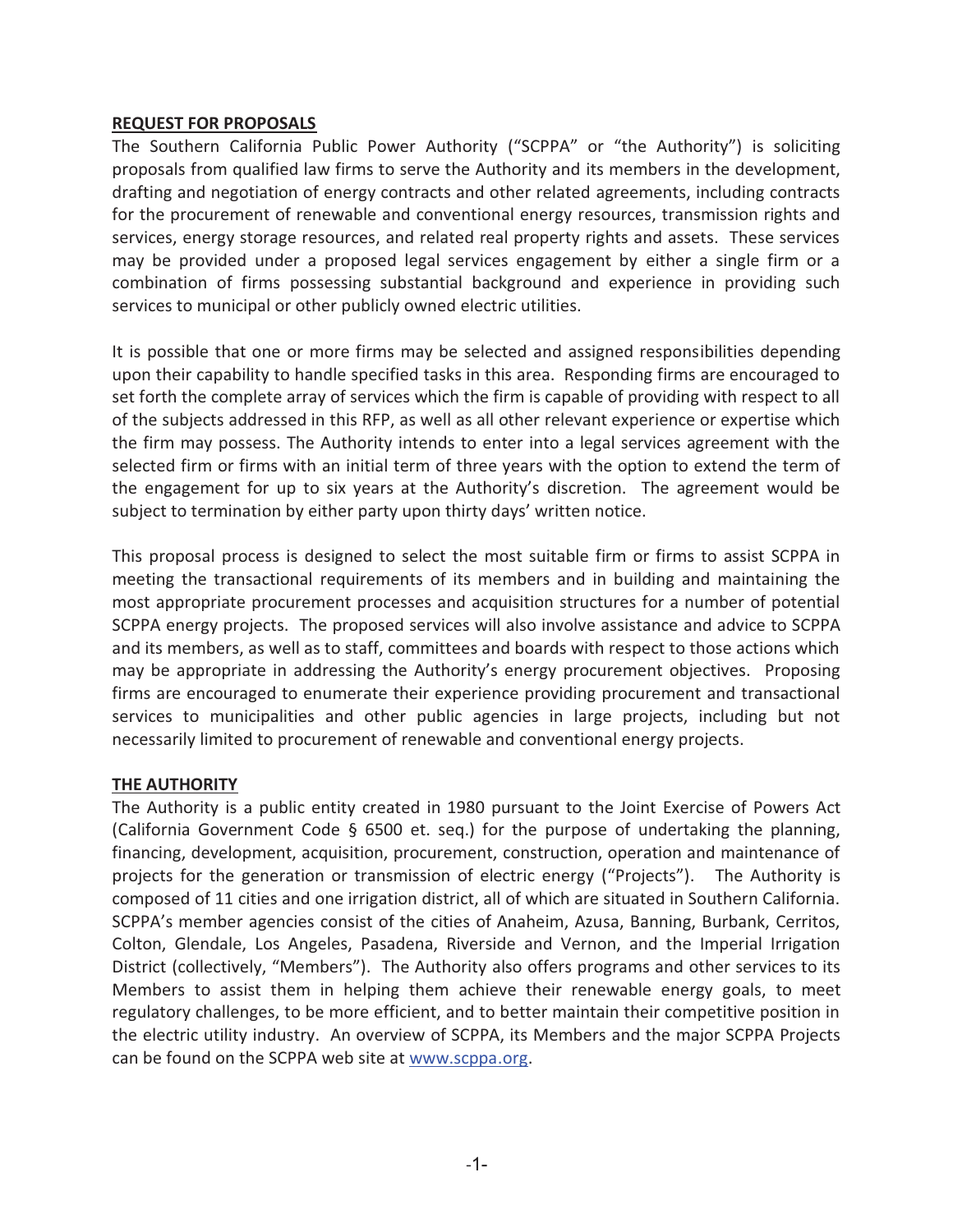#### **SCOPE OF WORK**

During the term of the legal services agreement a selected firm may be called upon to assist SCPPA and its Members in the drafting, negotiation, examination and analysis of agreements associated with the purchase, sale, procurement or acquisition of renewable and conventional energy resources, transmission services and assets, and energy storage resources. Services may entail negotiation of power purchase agreements, power sales agreements, purchase and sale agreements, transmission services agreements, energy storage agreements, agency agreements and similar procurement agreements with differing counterparties, as well as various agreements and arrangements between and among SCPPA and its Members associated with these type projects. The services may also entail the creation of potential joint ownership structures through which SCPPA and its Members may procure generation, transmission and energy storage facilities with non-member utilities and other third parties, both public and private.

SCPPA is interested in firms possessing transactional experience in innovative and complex legal structures and contractual devices associated with the generation and transmission of renewable energy, including pre-pay arrangements, purchase options and energy exchange agreements. Proposing counsel ideally should be familiar with a variety of contractual and real property related instruments that may be involved in energy acquisition, especially leases and leasing structures which might be associated with the production of renewable energy. The Authority also desires counsel that can analyze proposed transactions posing complex or unconventional financing devices and structures and advise SCPPA and its Members with respect to these matters.

The duties of selected counsel may entail assisting SCPPA and its Members in a variety of areas related to energy transactions, including but not limited to interconnection and facilities agreements, easements, ground leases, transmission arrangements and transmission related contract provisions, scheduling procedures and protocols, local, state and federal permitting, CEQA and NEPA requirements and other local, state and federal environmental compliance matters, the utilization of Renewable Energy Certificates (RECs) in connection with applicable Renewable Portfolio Standards, and other potential issues and subjects which may arise in energy acquisition transactions.

The associated generation or transmission facilities may be currently existing facilities or may be planned and, as yet, undeveloped facilities. Engagements may include advice and services to SCPPA and its Members through which SCPPA would develop, construct, operate and maintain energy generation, transmission or storage and related facilities. Transactions for which the selected counsel may be engaged may include any combination of transactions either through SCPPA or directly with selected SCPPA participants for the acquisition of any form of energy resource which may help satisfy a particular participant's renewable energy policies or its renewable portfolio standard. Any selected counsel may be called upon to work on these matters either individually or in conjunction with another firm.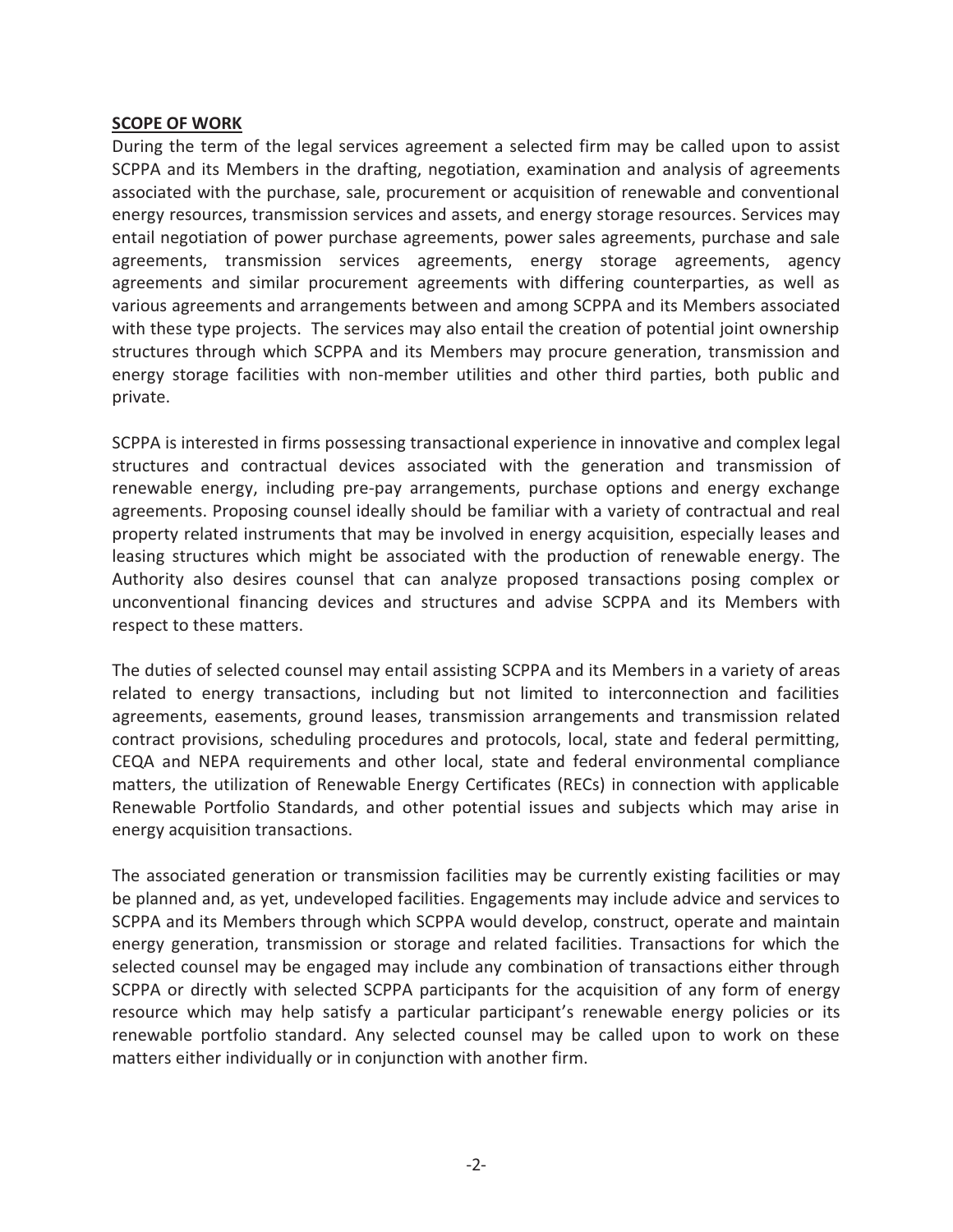## **DESIRED KNOWELDGE AND EXPERIENCE**

The retention by SCPPA of any firm submitting a proposal will be based upon the following general criteria:

- a. Broad experience and expertise in representing municipal entities or public agencies in negotiating and drafting renewable and conventional energy contracts.
- b. The firm's capabilities and experience reflected in its responses to the questions set forth in the Renewable and Conventional Energy Transactional Counsel Questionnaire set forth in Appendix "A" attached hereto.
- c. Familiarity and experience with the legislative and regulatory environment currently faced by publicly-owned utilities in California, including without limitation the Renewable Portfolio Standard, the Emissions Performance Standard and other legislation and regulation designed to reduce greenhouse gas emissions in the electric utility industry.
- d. Background and experience in varying electric utility transactions, renewable and alternative energy acquisition and power purchase structures, and innovative financing and pricing structures and mechanisms.
- e. Ability to develop, execute and oversee a due diligence plan in connection with the procurement of generation and transmission resources.
- f. Familiarity with milestones and penalty provisions with respect to power purchase agreements for planned energy projects which have the purpose of encouraging timely completion.
- g. Familiarity with alternative power purchase contract provisions for allocating responsibility for transmission and scheduling and for handling the risks related to loss of transmission.
- h. Familiarity with performance security and credit issues arising in connection with renewable and conventional energy agreements and alternative contract mechanisms by which to address these matters.
- i. Familiarity with lender practices and requirements in the financing of renewable and conventional generation projects.
- j. Experience in tax/equity or sale/leaseback structuring of renewable and conventional energy generation projects, and with factors SCPPA ought to consider when a developer seeks consent to change the ownership structure of a project.
- k. Ability to provide such services without actual and potential conflicts.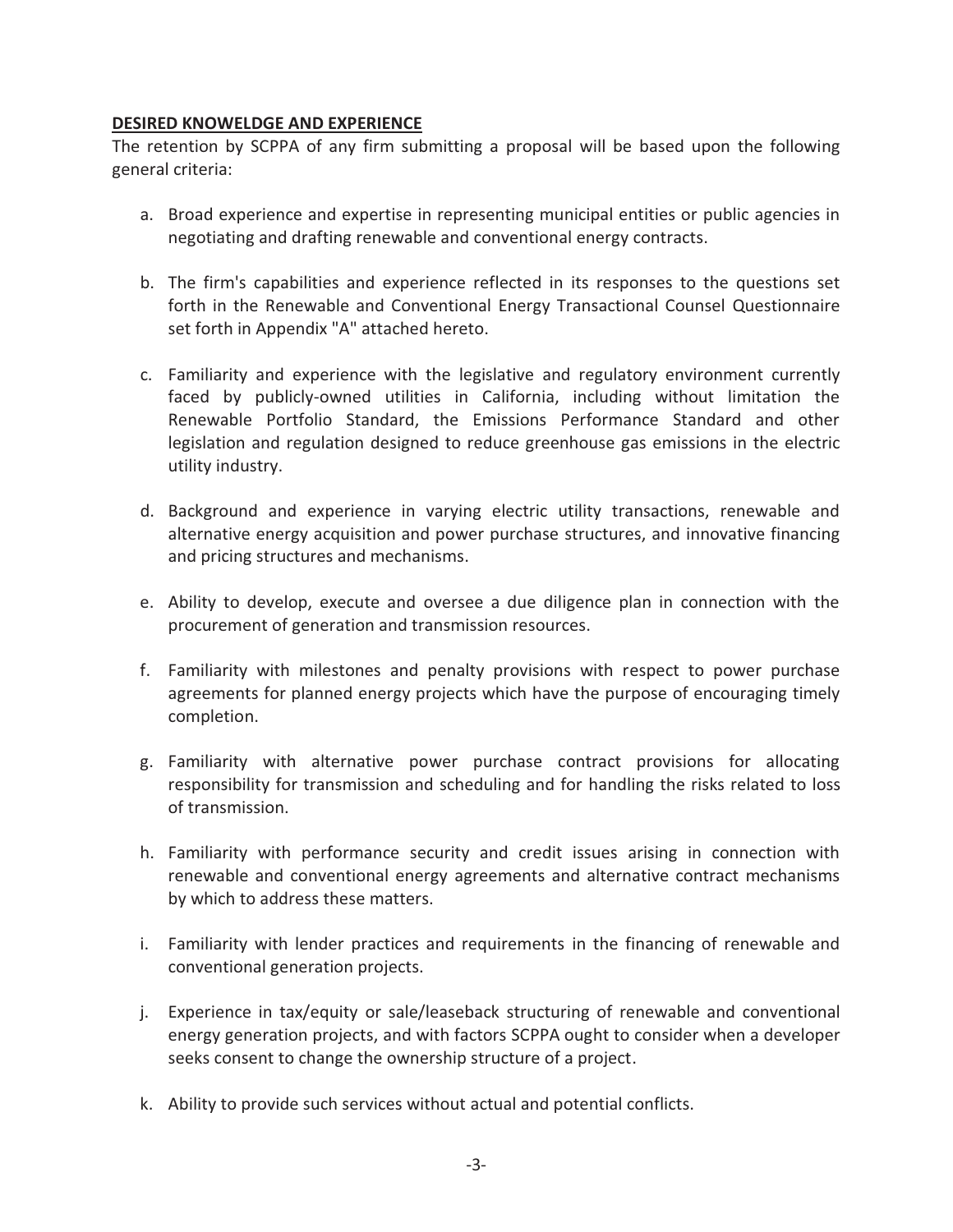l. Ability to provide such services on a continuing and uninterrupted basis and ability to provide other legal services as requested by SCPPA.

## **COMPLETION OF QUESTIONNAIRE (Appendix A)**

A copy of SCPPA's Renewable and Conventional Energy Transactional Counsel Questionnaire is attached as Appendix A. SCPPA requests that responses to this questionnaire be completed by each firm interested in being retained. Please complete the questionnaire as accurately and as fully as possible and include all information which you deem relevant or which you believe would be helpful to the evaluation process.

## *Pro Forma* **Legal Services Agreement (Appendix B)**

Respondents should review SCPPA's *Pro Forma* Legal Services Agreement attached as Appendix B and note any exceptions taken to it in its proposal.

## **RIGHT TO REJECT PROPOSAL**

SCPPA reserves the right to reject any or all proposals and to amend, modify or terminate the RFP process at any time.

## **INCURRED COSTS**

SCPPA shall not be liable for any costs incurred by any respondent in preparing any information in connection with this RFP process or in any manner in responding to this RFP. Any such costs shall remain the sole responsibility of the responding firm.

## **DISPOSITION OF PROPOSAL AND OWNDERSHIP OF DATA**

All proposals submitted in response to this RFP shall become the property of SCPPA. The proposal must identify all copyrighted material, trade secrets or other proprietary information which the respondent contends to be exempt from disclosure under the Public Records Act (California Government Code §6250 et seq.). In the event such an exemption is claimed, the respondent is requested to state in the proposal that the respondent will defend any action that seeks to compel disclosure of such information.

## **SUBMISSION REQUIREMENTS**

Responses to this RFP should set forth the proposing firm's background and qualifications which render the proposing firm suitable for this particular engagement. The information provided by the firm should identify with specificity the different areas of expertise addressed in this RFP for which the firm is uniquely suited. The selection process is anticipated to consist of submission of the requested written information and any other information helpful to the selection process. .

Only written proposals will be considered. Proposals should be responsive to the questions set forth in this RFP. All materials which are submitted may be deemed to be part of the responding proposal, and may be incorporated in any subsequent contract between SCPPA and any selected respondent.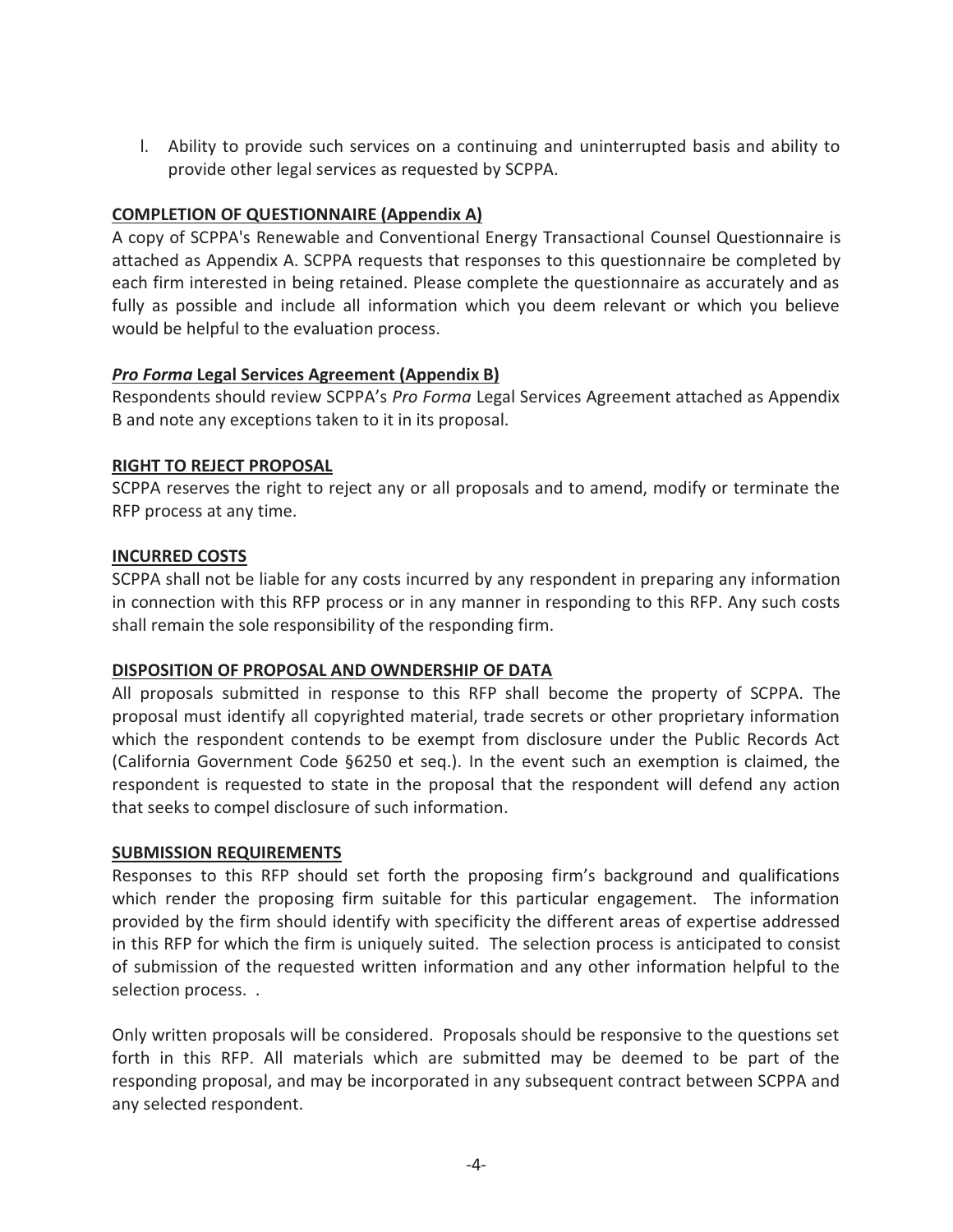**The maximum length of the proposal, excluding exhibits, resumes and bios, and reference contacts, should not exceed twenty (20) pages. Five (5) paper copies of your written proposal containing the complete contents of your proposal should be submitted no later than May 22, 2015 at 12:00 noon PDT to the address below with an electronic copy (preferably in searchable pdf format) to Richard J. Morillo (rmorillo@scppa.org) or Daniel S. Hashimi (dhashimi@scppa.org).**

Proposals should be submitted in a sealed package, clearly marked with the following words: "Response to RFP for Renewable and Conventional Energy Transactional Counsel"

Proposals shall be addressed to:

Richard J. Morillo General Counsel Daniel S. Hashimi Assistant General Counsel Southern California Public Power Authority 1160 Nicole Court Glendora, CA 91740

Questions regarding this RFP should be directed to Richard J. Morillo (rmorillo@scppa.org) or Daniel S. Hashimi (dhashimi@scppa.org) at (626) 793-9364.

## *Respondents should not contact SCPPA board members or staff with respect to this RFP or this RFP process, other than indicated above.*

## **RFP PROCESSES, SELECTIONS, NEGOTIATIONS AND FEES**

This RFP constitutes only an invitation to provide the requested information and is not a request for a competitive bid for any services described herein. SCPPA reserves the right to reject any or all proposals or to terminate this RFP process or any element of the process at any time and for any reason. SCPPA, in its sole discretion, reserves the right to enter into negotiations with any responding party or with any combination of responding parties who, in SCPPA's sole judgment, appear to be best qualified to represent SCPPA's interests and to provide the best value to best satisfy the needs of SCPPA and SCPPA Members as set forth in this RFP process. If SCPPA receives information from one or more respondents in the course of this RFP process which, in its sole discretion, it deems worthy of further consideration, SCPPA may request additional information from the respondent and may engage in any additional negotiations with any such respondent which SCPPA deems to be in its best interests.

SCPPA may award a contract solely on the basis of proposals submitted or may conduct interviews. SCPPA may submit additional clarifying questions to some or all respondents that SCPPA, in the exercise of its sole discretion, determines will be helpful to the selection process. SCPPA may negotiate with one or more respondents to achieve the lowest and most reasonable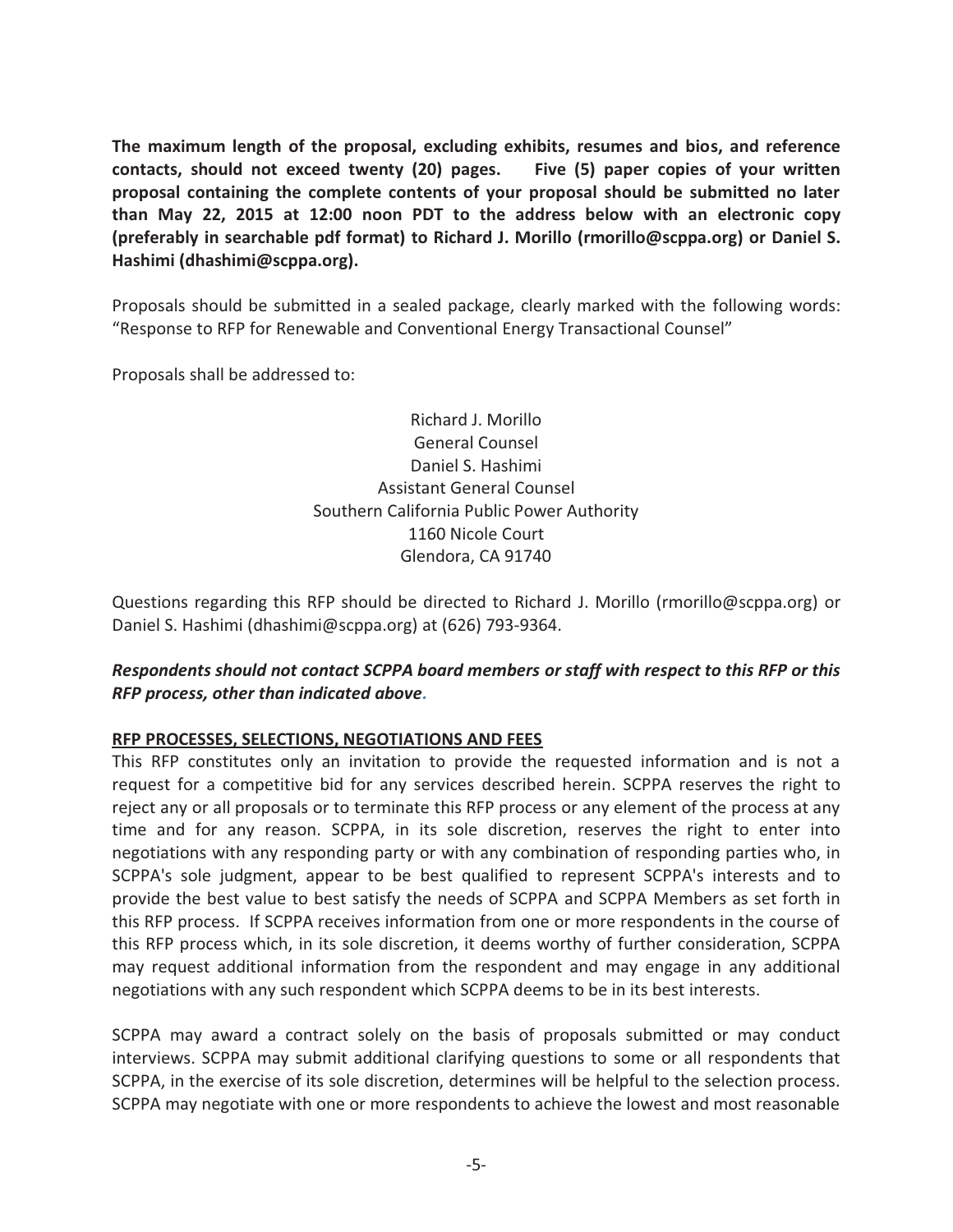competitive fee structure. Proposals should be submitted on the basis of the respondent's most favorable public entity fee discounts. While not the sole factor, the fee structure of the firm is a very important factor. In selection decisions revolving around finalist firms having substantially comparable credentials, fee considerations become important defining criteria in selection decisions. Also, respondents are requested to keep in mind that SCPPA may also desire to consider various alternative types of fee arrangements.

## **SIGNATURES AND DECLARATIONS**

Each proposal must be signed on behalf of the respondent by an officer authorized to bind the respondent, and should include the following statement:

*"This proposal is genuine, and not a sham or collusive. The respondent has not improperly attempted to induce any other firm to refrain from submitting a proposal and the respondent has not in any manner sought by collusion to secure for itself an advantage over any other respondent. The respondent will not attempt to obtain any unfair advantage or improperly influence the selection process contemplated herein by any unauthorized contact with any SCPPA board member or selection committee member with respect to this selection process."*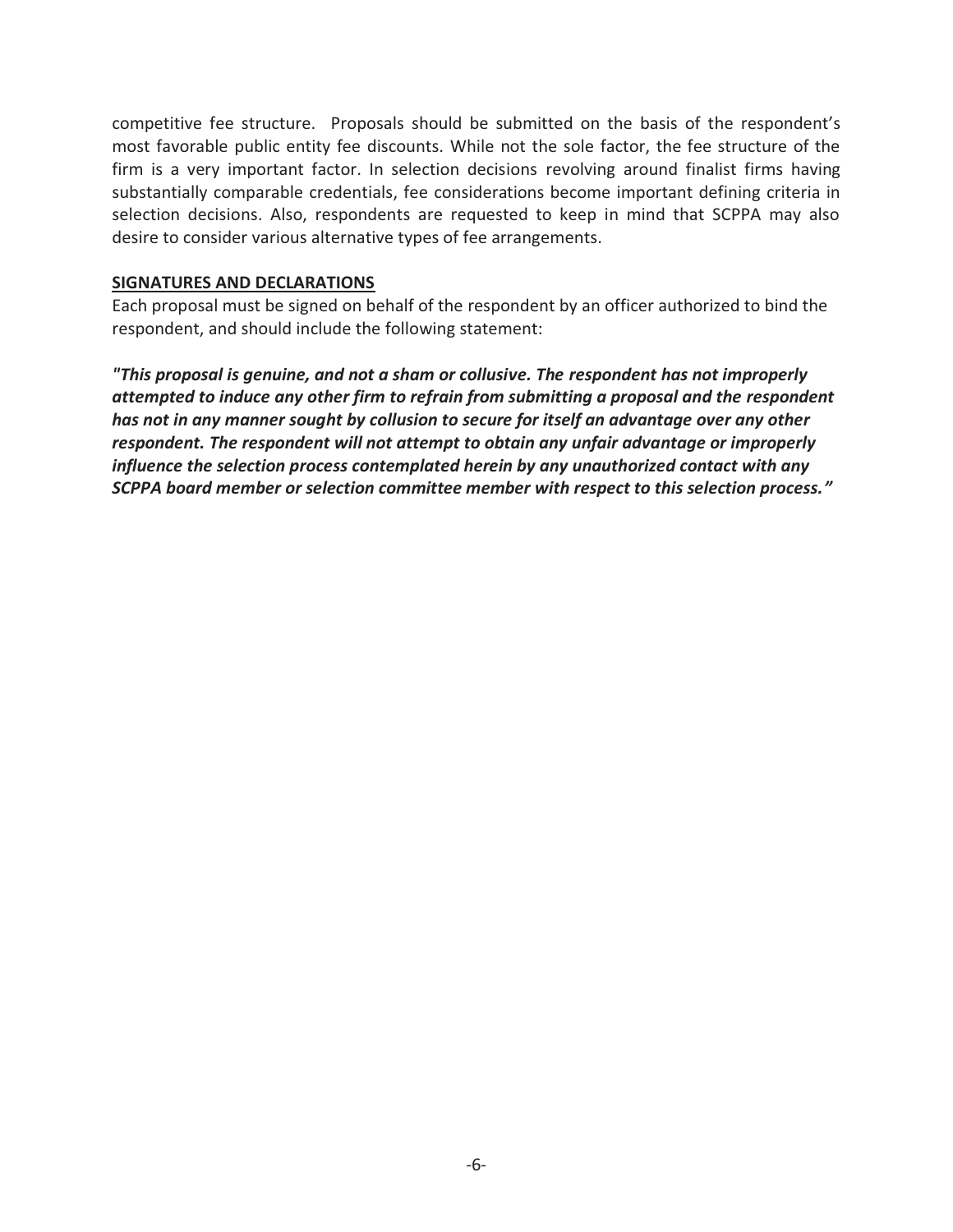# **APPENDIX "A"**

# Renewable and Conventional Energy Transactional Counsel Questionnaire

- 1. List all attorneys or other professional personnel who will provide services to SCPPA pursuant to this engagement together with his or her background and experience, position in the firm, specialty areas, and jurisdictions where admitted to practice. Identify which attorney would serve as lead counsel with responsibility for managing the engagement.
- 2. If your firm does not have a Southern California office please describe the arrangements your firm will make to provide the services described in this RFP on a continuous and uninterrupted basis. Indicate whether or not you are expecting to be separately reimbursed for transportation expenses in traveling to and from Southern California.
- 3. State whether your firm intends to associate-in co-counsel or other firms to perform services pursuant to the contract. Should the use of associated counsel or firms be contemplated, the proposing firm shall provide the same assurances of the competence of such co-counsel or firm as it does with respect to itself.
- 4. Indicate whether your firm, within the last five years, has provided legal services to any SCPPA Member in matters related to its electric utility enterprise or another electric utility located in the state of California, either as a primary contracting law firm or as a subcontracting firm, either under your firm's current business organization or under any other name or business organization. If so, please identify the SCPPA Member or other utility, the nature of the work, and the dates of your engagement.
- 5. Does your firm have any potential conflicts with SCPPA which might implicate the provisions of Rule 3-310 of the California Rules of Professional Conduct? If so, please state in detail the nature of the matter which might give rise to any such conflict and the steps that will need to be taken to waive or resolve it.
- 6. Does your firm currently represent, or has your firm at any time during the past five (5) years represented, any party in any litigation or transactional matter adverse to SCPPA or any SCPPA Member? If so, please identify and describe the matter and the parties involved. Please indicate whether or not the litigation or transaction has now concluded and, if concluded, please indicate how the matter was concluded.
- 7. Please describe your firm's proposed schedule of fees and charges. Please specify the hourly rates of each of the attorneys or other professional staff or specialists which you may use in connection with this matter.
- 8. Do the hourly rates which you have proposed include all administrative and overhead costs such as word processing, telephone expenses, faxing, document duplication, expenses of travel, etc.? Please indicate which charges or costs are not included in the above hourly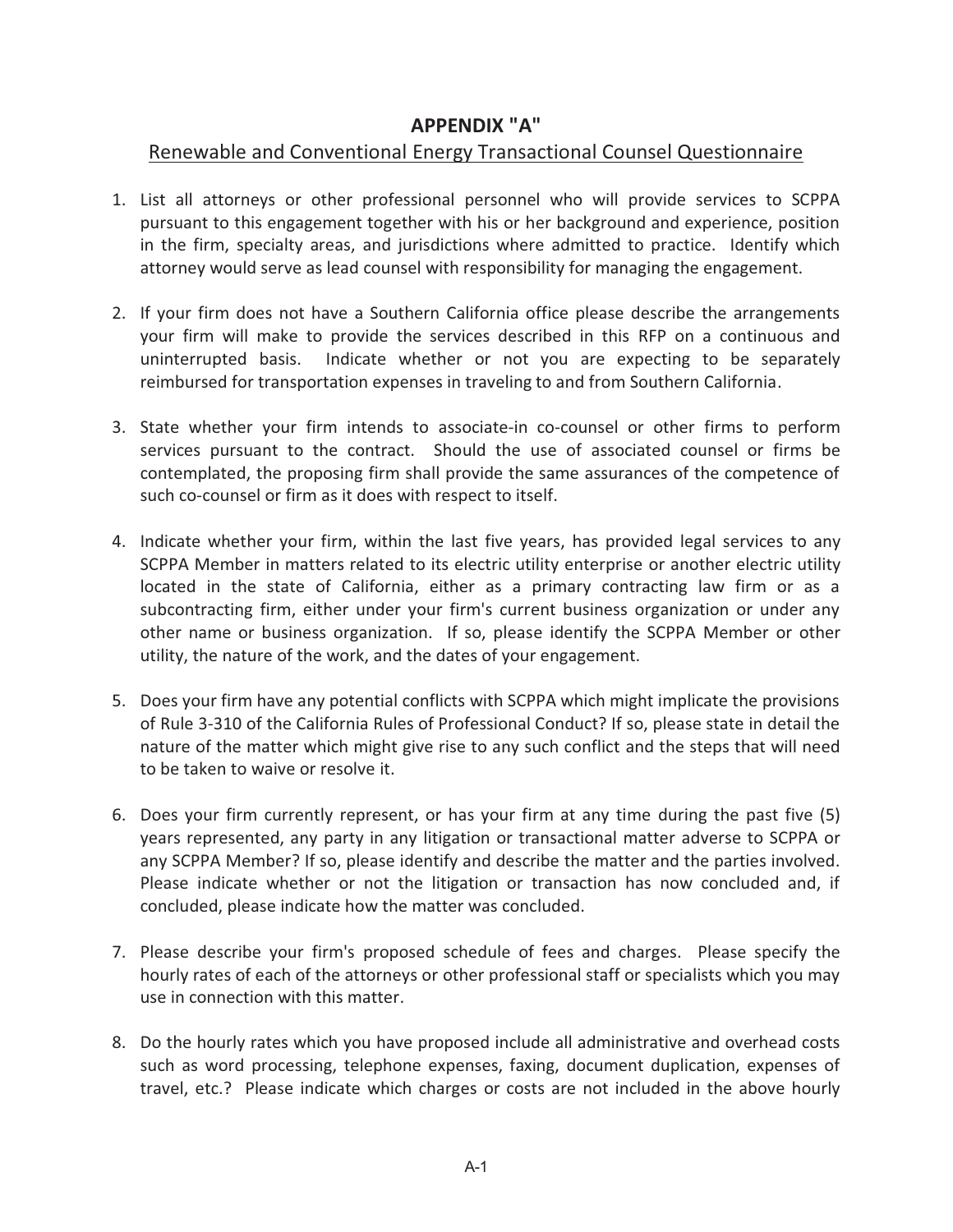rates or transaction fees. Please identify those charges or costs for which your firm expects reimbursement. If the reimbursement basis is other than cost based please indicate the amounts or the formula for calculating such charges or costs.

- 9. It is entirely possible that the handling of the legal services described in this RFP may be undertaken through an approach involving two or more law firms working together on a common project, task or transaction. Accordingly, please describe any experience your firm has had working as co-counsel in significant transactional matters.
- 10. Has your firm published any special articles, newsletters or law firm bulletins addressing any of the matters set forth in this RFP? If so, please provide a reference to any such materials you feel may be relevant to your qualifications in your response.
- 11. Pleas describe all relevant renewable and conventional energy transactions and contract experience, including specific transactions, their nature, date, size, structure, location, counterparties, over the last five (5) years. Please identify and describe what you believe may have been relatively complex transactions, involving for example, complex tax structures, complex environmental requirements, or methodologies for addressing firming, balancing or scheduling protocols given the timing or intermittent character of certain forms of renewable electric energy generation.
- 12. Do you have any specialists in your firm who possess a background in the real estate structures and contractual mechanisms used in the development of renewable and conventional electric generation projects? If so please describe the details and nature of any such work your firm has done and describe your firm's experience and qualifications to do this work.
- 13. Do you have any specialists in your firm who have drafted and negotiated energy storage, solar, wind, geothermal, biofuel or hydro power contracts? If so please describe the details and nature of any such work your firm has done and describe your firm's experience and qualifications to do this work.
- 14. Have any of the transactions referred to in Question 12 or 13 entailed renewable energy power purchase contracts drafted or negotiated on behalf of any municipal or governmentally owned utility? If your answer is yes please identify the municipal or governmentally owned utility and describe the transaction.
- 15. Has your firm been involved with any public entity financing issues associated with the procurement or acquisition of renewable or conventional electric generation resources, including taxable and tax exempt financings and prepayment transactions for renewable electric energy? If so please describe the details and nature of any such work and describe your firm's experience and qualifications to do this work.
- 16. Has your firm represented any entity with respect to issues involving land use permits,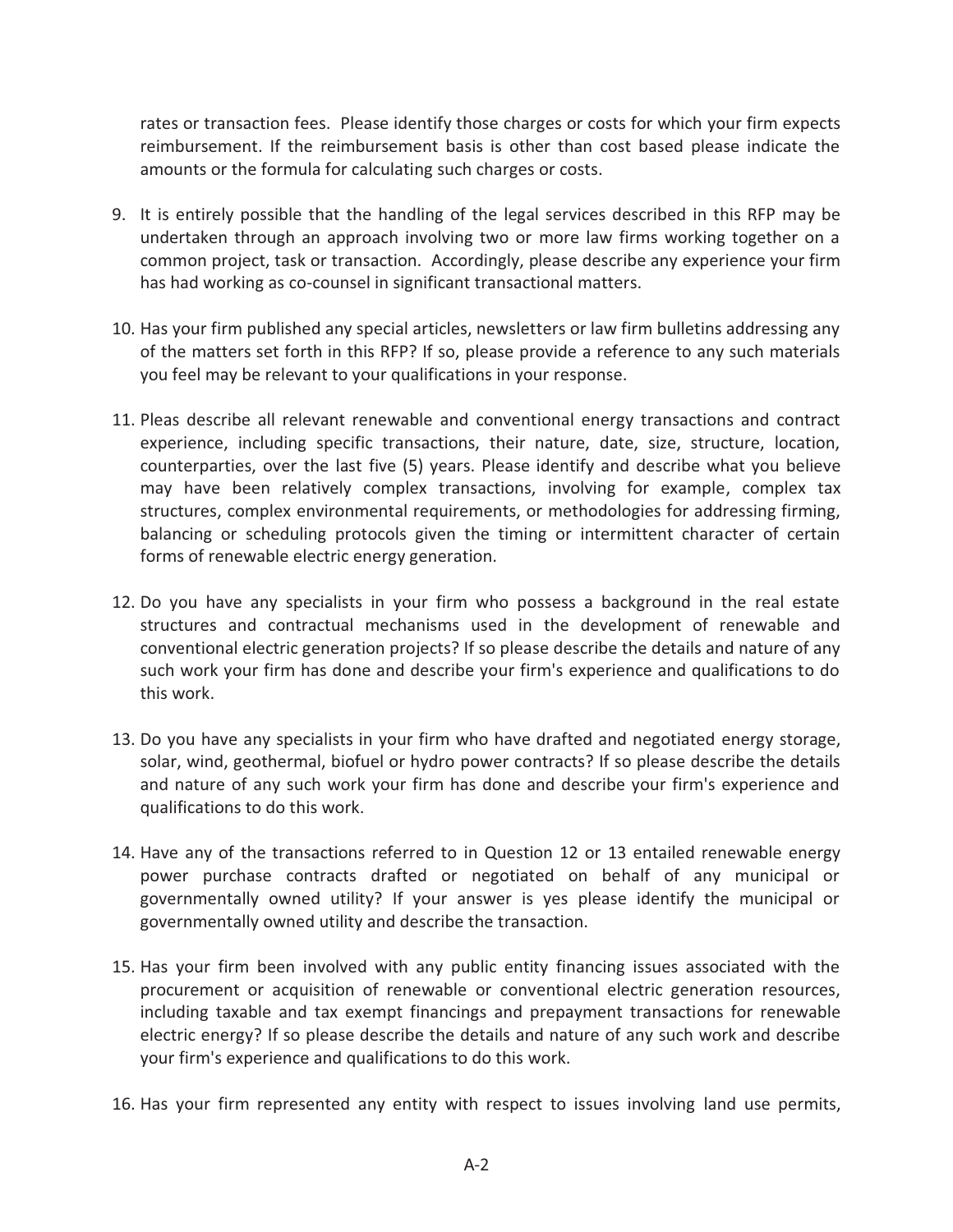clearances or approvals, development, construction or operation associated with renewable or conventional electric generation and transmission resources? If so please describe the details and nature of any such work and describe your firm's qualifications to do this work.

- 17. Please set forth your firm's background and experience with respect to the California Environmental Quality Act (CEQA), the National Environmental Policy Act (NEPA), the Comprehensive Environmental Response, Compensation and Liability Act (CERCLA) including any CEQA, NEPA or CERCLA litigation in which your firm has been involved, as related to the development, construction and operation of electric generation and transmission facilities.
- 18. Please provide any additional information you may deem appropriate that would help SCPPA evaluate your proposal.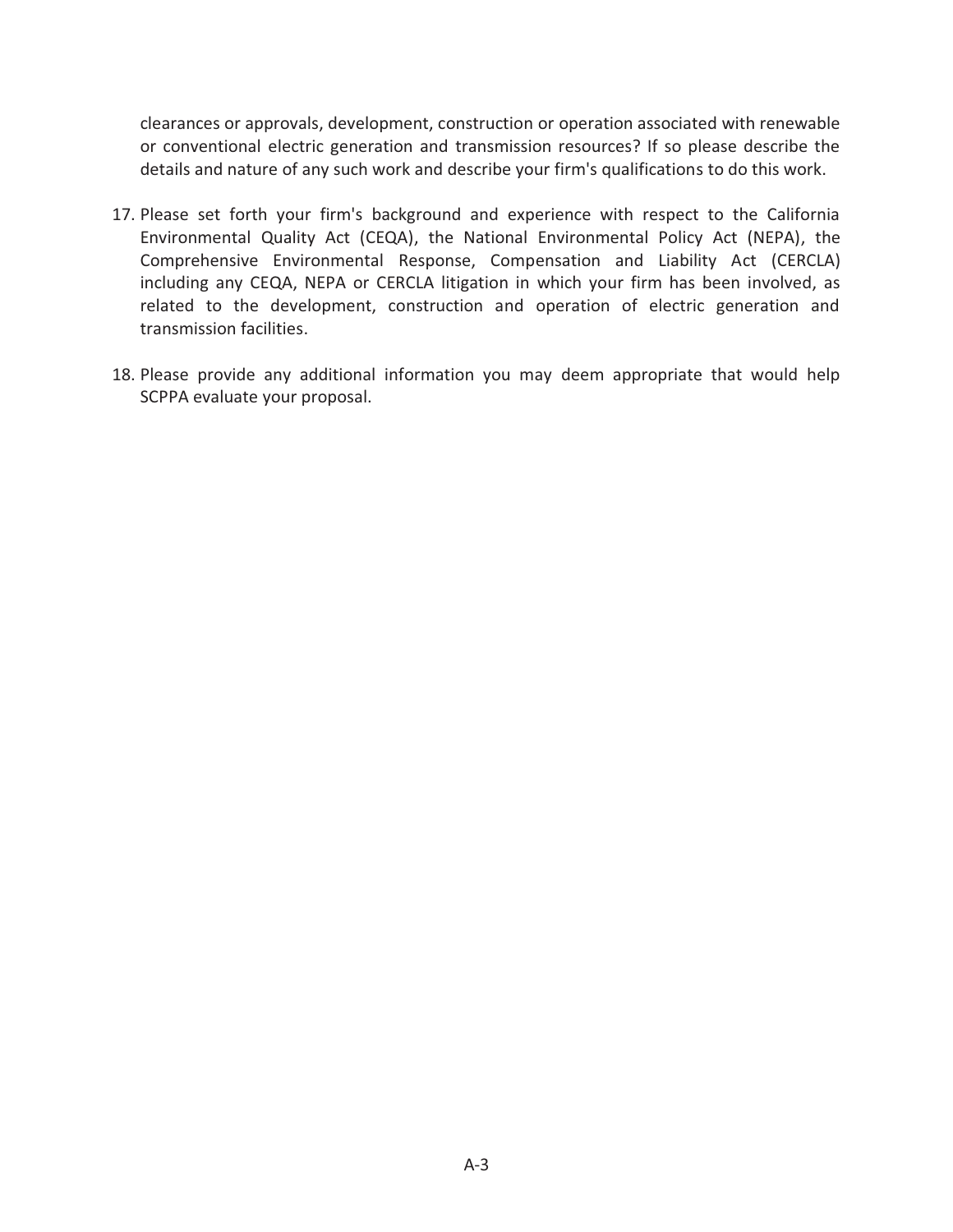# **APPENDIX "B"**  *Pro Forma* Legal Services Agreement

[See next page]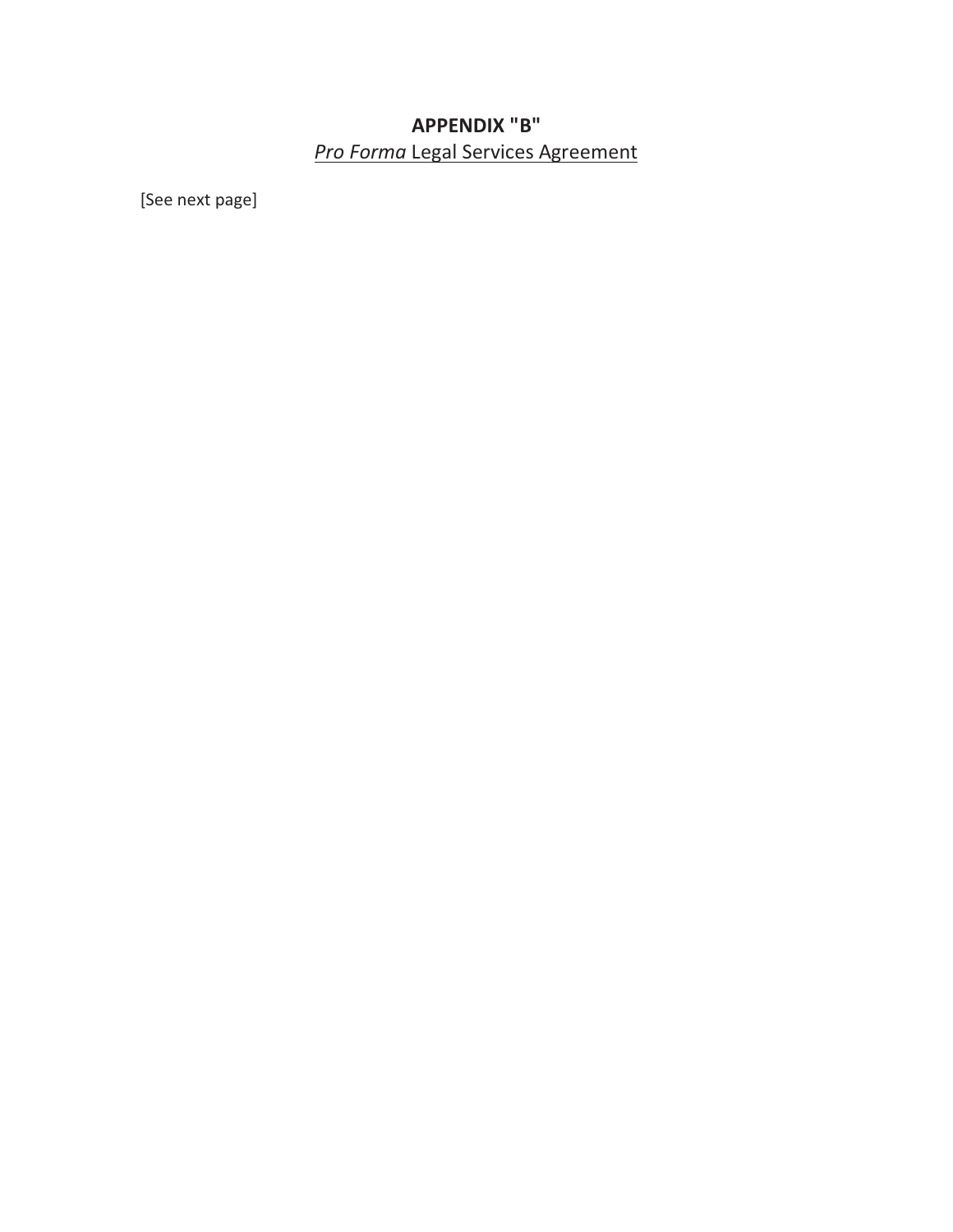## **LEGAL SERVICES AGREEMENT BETWEEN THE SOUTHERN CALIFORNIA PUBLIC POWER AUTHORITY AND [Law Firm]**

This Legal Services Agreement ("Agreement") is made and entered into the 1<sup>st</sup> day of \_\_\_\_\_\_\_\_\_, 2015, by and between the Southern California Public Power Authority, a public entity and joint powers agency formed and organized pursuant to the California Joint Exercise of Powers Act (California Government section 6500 et seq.) ("SCPPA"), and [Law Firm], with reference to the following:

- 1. SCPPA was created pursuant to provisions contained in the Joint Exercise of Powers Act (California Government Code § 6500 *et seq.*) by its members, which are municipalities and an irrigation district that supply electrical energy in the State of California, for the purpose of jointly and cooperatively undertaking the planning, financing, development, acquisition, construction, improvement, betterment, operation, and maintenance of projects for the generation or transmission of electric energy, including the development and implementation of systems and frameworks for the acquisition and delivery of secure, long-term reliable supplies of renewable electric energy.
- 2. SCPPA has need from time to time for legal services related to \_\_\_\_\_\_\_\_\_\_\_\_\_\_\_\_\_\_\_\_\_\_\_\_\_\_\_\_\_\_\_\_\_\_\_\_\_\_, and in particular has a need for such services in connection with  $\ddot{\mathbf{r}}$ ; and
- 3. [Law Firm] is capable and willing to provide such services.

NOW, THEREFORE, in mutual consideration of the promises, covenants, terms, and conditions contained herein, the parties hereby covenant, agree, and represent as follows:

## **SECTION I**

## **SERVICES TO BE PERFORMED BY [Law Firm]**

## **A. Scope of Representation.**

- 1. [Law Firm] is hereby retained for the purposes described in the recitals to this Agreement and the Scope of Services attached hereto as Exhibit A and incorporated herein by this reference as though set forth in full.
- 2. [Law Firm] recognizes and acknowledges that attorney services under this Agreement will be paid with ratepayer and/or taxpayer dollars from the customers of public entities and that, given this fact, a high duty of care and sensitivity exists with respect to [Law Firm]'s billing practices. [Law Firm] agrees that it shall scrupulously adhere to principles of moderation and cost consciousness in carrying out its performance obligations under this Agreement. [Law Firm] further pledges to observe a duty of reasonableness and cost effective representation in all aspects of all of its legal services performed pursuant to this Agreement.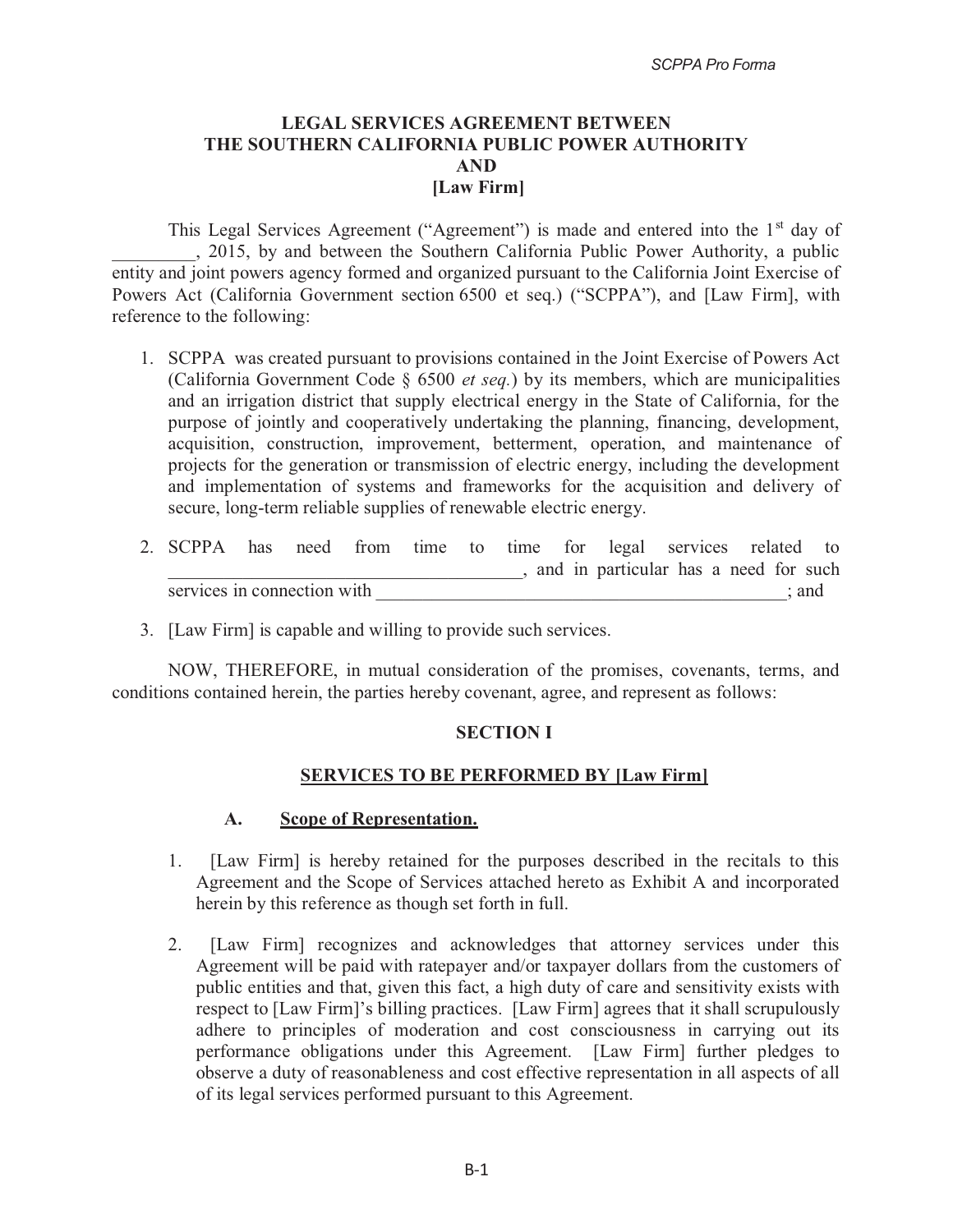## **B. Ownership of Documents, Reports and Data Files.**

Any and all documents, reports and/or data files originated and prepared by [Law Firm] pursuant to this Agreement shall be and become the property of SCPPA and/or the Members of SCPPA to which such materials are pertinent for use in any manner that SCPPA and/or such Members deem appropriate.

## **SECTION II**

# **PAYMENTS-BILLINGS**

## **A. Payment for Services, Costs and Expenses.**

- 1. Services. Unless otherwise agreed between [Law Firm] and the Executive Director or his designee, fees for attorneys and other professional personnel shall be at the effective hourly rates set forth in the Fee Schedule attached hereto as Exhibit B and incorporated herein by this reference as though set forth in full. Specific tasks may be administered on a task management basis.
- 2. Travel Time: [Law Firm] shall not bill SCPPA on an hourly basis for travel time. Work performed during travel may be billed in the usual manner.
- 3. Attorneys Authorized to Perform Work Under this Agreement: SCPPA shall pay [Law Firm] only for services performed by the attorneys and other professional staff identified in the Proposal. [Law Firm] shall obtain written approval from the Executive Director or his designee prior to having any attorney not identified therein perform any work under this Agreement. Such a communication may be transmitted in an electronic format.
- 4. Costs and Expenses. SCPPA shall pay [Law Firm] for all costs and expenses reasonably incurred by [Law Firm] in performing its obligations hereunder. [Law Firm] understands and agrees that payments for such costs and expenses shall be made in accordance with the "SCPPA Requirements for Outside Counsel" attached hereto as Exhibit C and incorporated herein by reference.

## **B. Billings.**

- 1. [Law Firm] shall submit monthly bills stating therein the services performed and all costs and expenses incurred during the previous month for which payment is requested, including documentation to support cost items. SCPPA will not reimburse [Law Firm] for costs for which no backup materials are provided. Bills submitted by [Law Firm] shall be in a form satisfactory to SCPPA and shall set forth sufficient detail to permit full scrutiny by SCPPA or any retained auditor of all charges. All bills shall be itemized, and shall contain a certification by the authorized representative of [Law Firm] that the services performed and expenses incurred were both reasonable and necessary.
- 2. The itemized billing shall specifically set forth compensation and expenses by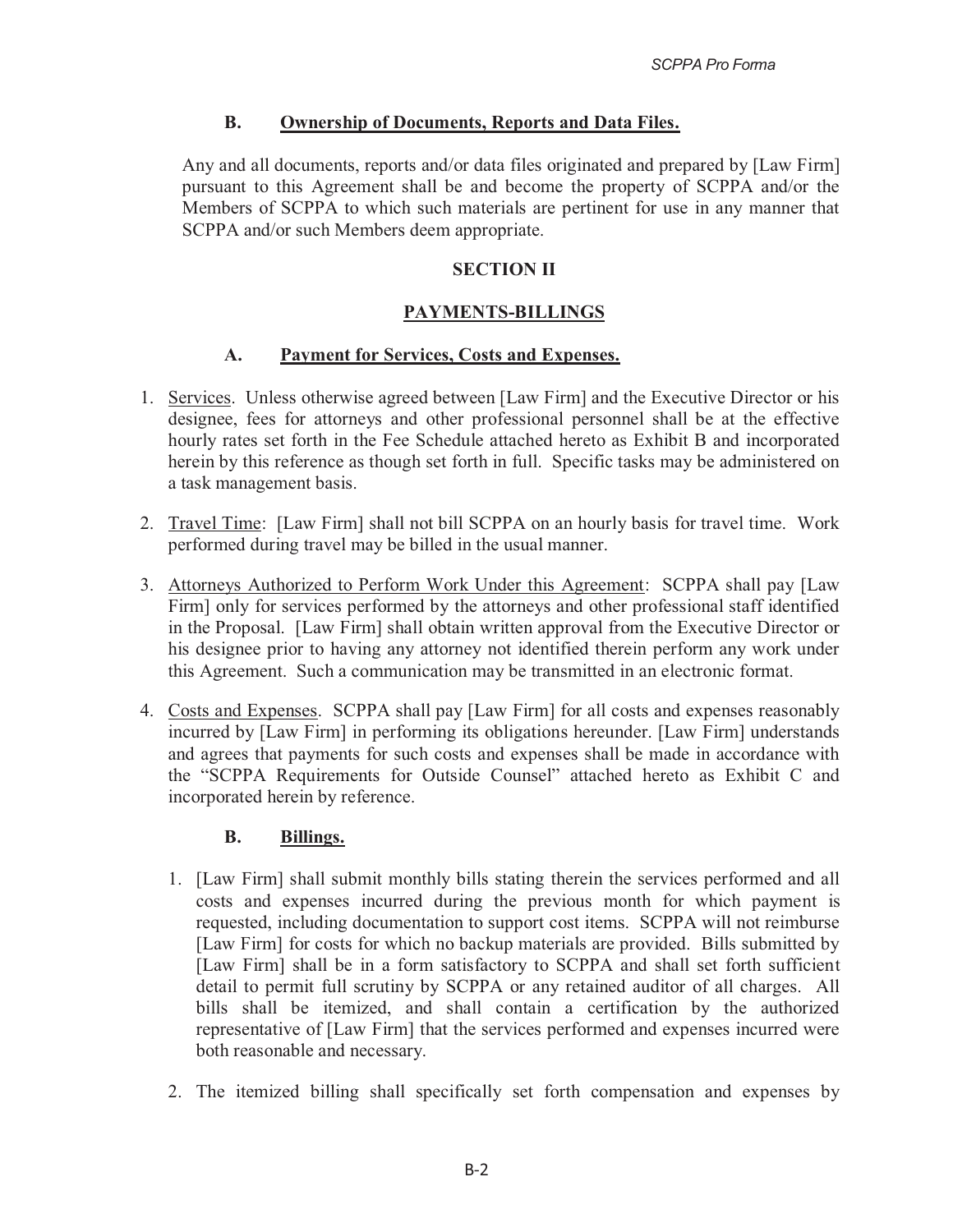assigned task, the attorney or staff who performed the task, and the date on which the task was performed. In support of payment for such billing, [Law Firm] shall furnish records, bills, receipts, or other evidence of reimbursable expenses incurred. SCPPA reserves the right to require additional substantiation of any claimed expense. Any work product, memoranda, or other written material described in the billings shall be produced for SCPPA as requested.

- 3. Services under this Agreement shall not be billed in less than tenths of an hour and shall represent the devotion of a full tenth of an hour within such an increment before any such tenth of an hour increment is billed. All tasks set forth in [Law Firm]'s billing documentation shall be specific and highly detailed. Overly generalized listings of task descriptions such as "review contract" or "prepare for negotiations" are be acceptable. [Law Firm] shall provide a detailed description of each action, sufficient to provide a meaningful record to an independent auditor reviewing said task description.
- 4. [Law Firm] shall carefully examine all bills submitted for services rendered under this Agreement to assure that appropriate billing practices are employed in billing SCPPA hereunder. To that end, [Law Firm] agrees that:
	- a. [Law Firm] shall not bill for hours other than those hours expressly devoted to the tasks and matters identified in this Agreement, except as may be approved by the Executive Director;
	- b. [Law Firm] shall not use legal professionals for secretarial work;
	- c. [Law Firm] shall not bill for review of junior attorneys' work;
	- d. [Law Firm] shall not devote any resources not reasonably necessary for the performance of the required services; and
	- e. [Law Firm] shall utilize a billing format which sets forth sufficient detail to permit full scrutiny by SCPPA, or any retained auditors of all charges.
- 5. Invoices received by SCPPA on or before the 15th day of a given month and subsequently approved by the participating Member(s) on or before the 25th day of the same month, will be paid by SCPPA before the end of the following month. All other properly invoiced amounts shall be paid not more than sixty (60) days after delivery of an invoice, provided that the funds for the payment of such invoices have been transmitted to SCPPA by the participating Member(s). SCPPA will use best efforts to pay invoices within a sixty (60) day period. .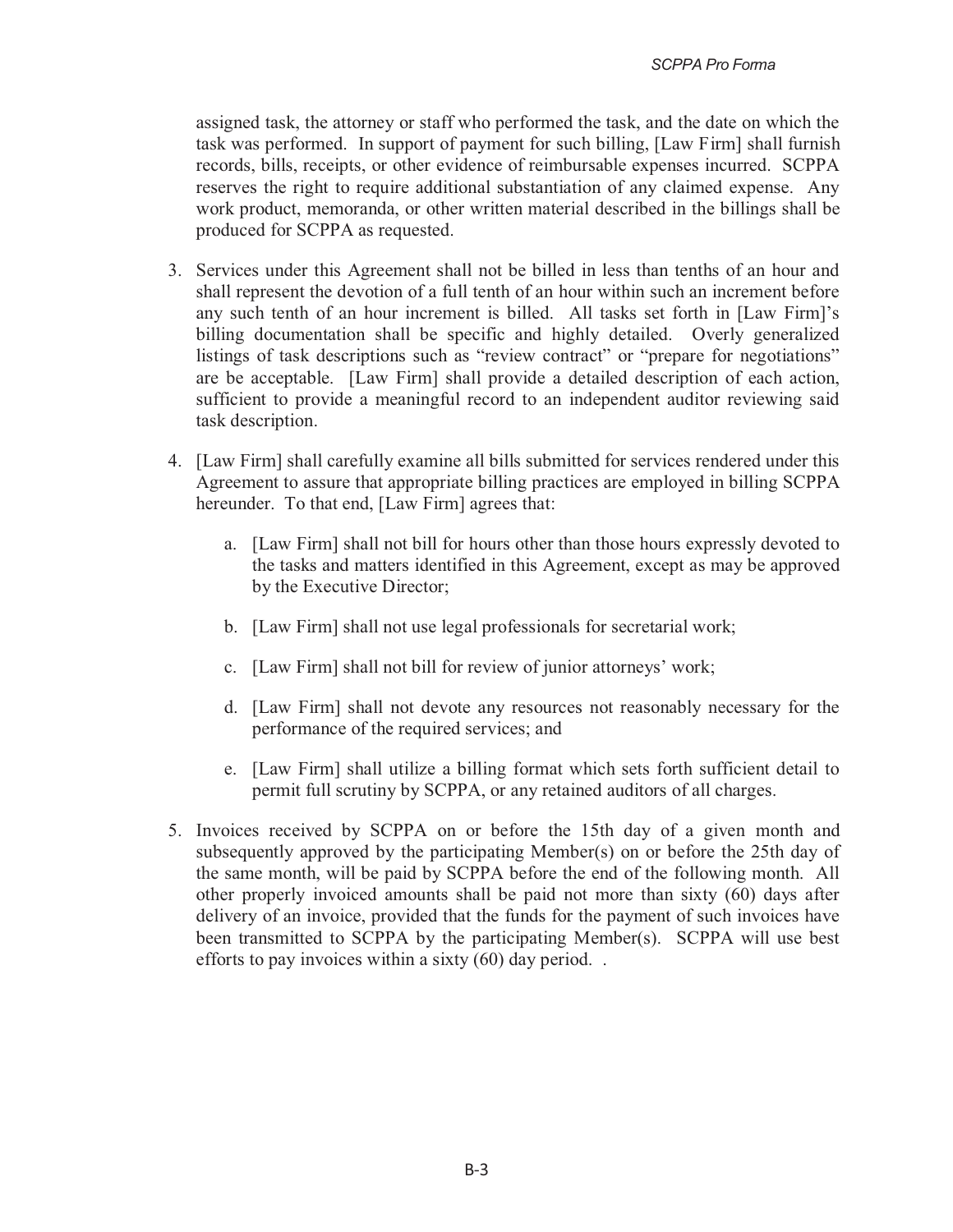## **SECTION III**

#### **ADHERENCE TO RULES OF PROFESSIONAL CONDUCT**

At all times during the term of this agreement, [Law Firm] shall adhere strictly to all provisions of the California Rules of Professional Conduct. [Law Firm] shall make a good faith effort to identify and shall apprise SCPPA of those possible or potential conflicts of interest which might arise as a result of the application of the California Rules of Professional Conduct. Such conflicts include conflicts between or among SCPPA members that [Law Firm] may be representing under this Agreement as well as conflicts between SCPPA or individual SCPPA members that [Law Firm] may be representing under this Agreement and other clients of [Law Firm]. SCPPA retains those rights with respect to future conflicts as are vested in a traditional client under the California Rules of Professional Conduct and may terminate [Law Firm]'s services and withhold consent to such conflicts of interest under the California Rules of Professional Conduct.

## **SECTION IV**

## **AUTHORIZED REPRESENTATIVES**

## **A. SCPPA Representative.**

SCPPA hereby appoints its Bill D. Carnahan, Executive Director, or his designee to represent SCPPA on all matters related to this Agreement.

## **B. [Law Firm]'s Representatives.**

[Law Firm] hereby appoints as its authorized representative with respect to all matters connected with this Agreement.

## **SECTION V**

## **BUDGET TO BE PREPARED BY [LAW FIRM]**

Upon the request of the Executive Director, [Law Firm] shall be responsible for preparing a budget for a matter, which shall include all fees and costs that it expects to incur in connection with its representation in the matter. [Law Firm] shall be responsible for periodically updating the budget, so that the budget is reasonably accurate and SCPPA is fully apprised of the total amount of fees and costs expected to be billed by [Law Firm].

## **SECTION VI**

## **QUARTERLY REPORTS BY [LAW FIRM]**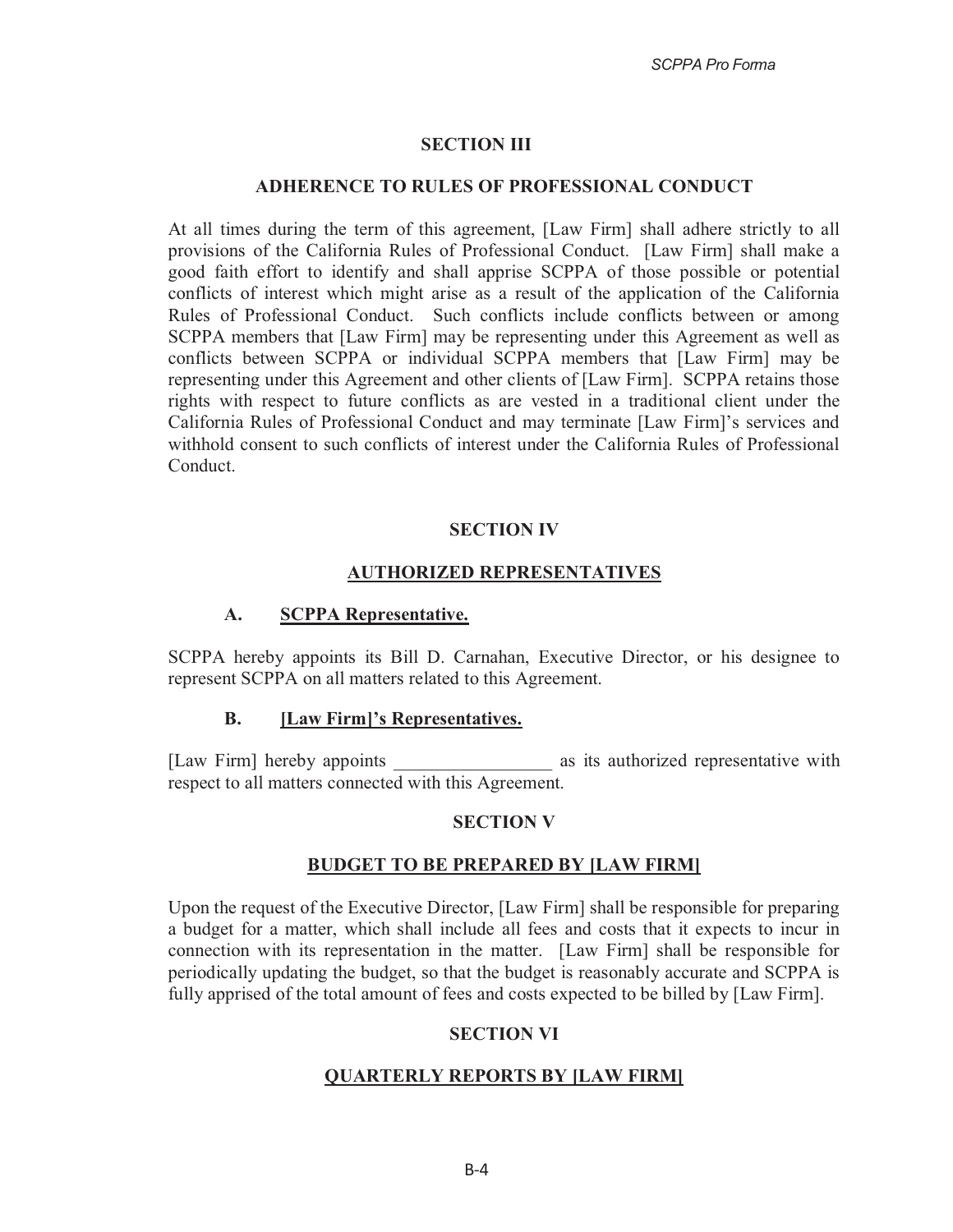Upon the request of the Executive Director, [Law Firm] shall be responsible for providing SCPPA with a written report at least once per quarter. This report shall include a review of the activity which occurred during the prior quarter by each specified task, all upcoming deadlines, and major events in the matter and an analysis of whether [Law Firm]'s fees and costs are within the projected budget for the matter.

## **SECTION VII**

#### **NOTICES**

1. The following addresses shall serve as the locations to which notices, bills and other correspondence between the parties shall be sent:

| <b>SCPPA</b> address:         | Southern California Public Power Authority<br>1160 Nicole Court<br>Glendora, California 91740<br>Attention: Bill D. Carnahan, Executive Director<br>Email: $bcarnahan@scppa.org$<br>Tel: 626-793-9364 Fax: 626-793-9461 |
|-------------------------------|-------------------------------------------------------------------------------------------------------------------------------------------------------------------------------------------------------------------------|
| Attorneys Address: [Law Firm] |                                                                                                                                                                                                                         |

|        | Attention: |      |  |
|--------|------------|------|--|
| Email: |            |      |  |
| Tel.   |            | Fax: |  |

2. Either party may change its contact information set forth in section VII (1) by giving written notice to the other party.

#### **SECTION VIII**

#### **TERM AND TERMINATION**

- 1. The Effective Date of this agreement shall be  $1, 2015$ . Unless sooner terminated pursuant to section VIII (2) below this Agreement shall terminate three (3) years from the Effective Date.
- 2. This Agreement may be terminated at any time by either Party, without cause, upon thirty (30) days' prior written notice to the other Party. In the event of termination, [Law Firm] shall be paid for the services performed and approved costs and expenses incurred under this Agreement through the effective date of termination. Notwithstanding the thirty (30) day notice required herein, SCPPA, at any time, may direct [Law Firm] to cease performance hereunder. Termination by [Law Firm] must be consistent with its ethical obligations. In addition, the parties intend that SCPPA and/or specific members of SCPPA shall receive full benefit of all work done up to the time of any such termination on behalf of SCPPA and/or specific members of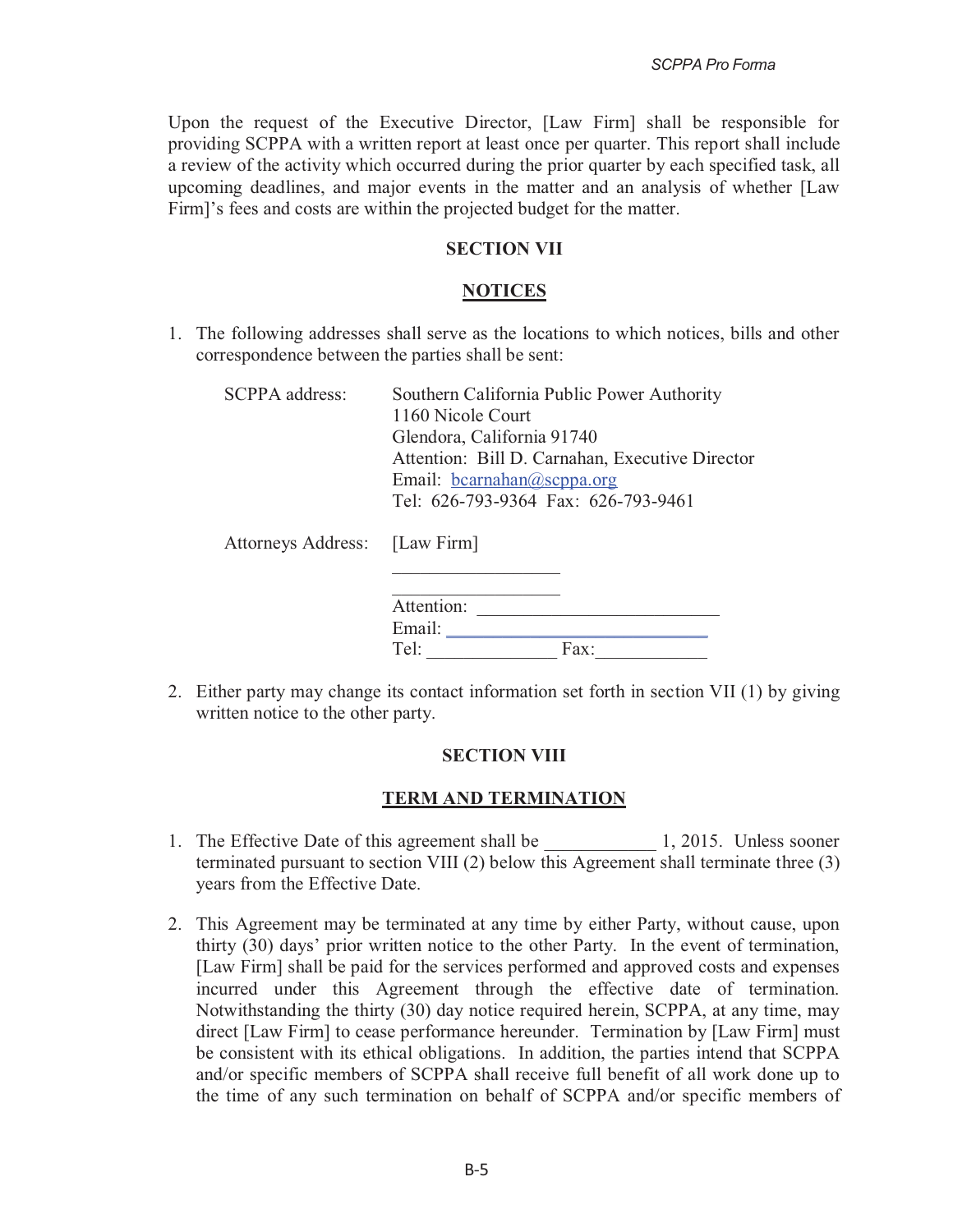SCPPA. To that end, [Law Firm] agrees to turn over to SCPPA and/or specific members of SCPPA or any attorney substituted in its place the entire file and attorney work product regarding any such matter within seven (7) days of such termination.

## **SECTION IX**

## **INDEMNITY AND INSURANCE**

## **A. Indemnification**

[Law Firm] shall defend, indemnify and hold harmless SCPPA, its Members, boards, officers, agents, and employees, from and against all suits and causes of action, claims, losses, demands, and expenses, including, but not limited to, attorney's fees and costs of litigation, damage, or liability of any nature whatsoever, for death or injury to any person, including [Law Firm]'s employees and agents, or damage or destruction of any property of either party hereto or of third parties arising in any manner by reason of the negligent acts, errors, omissions, or willful misconduct incident to the performance of this Agreement by the [Law Firm], except to the extent the same arise from the gross negligence or willful misconduct of SCPPA its Members, boards, officers, agents, or employees. The provisions of this paragraph shall survive termination of this Agreement.

## **B. Insurance:**

[Law Firm] shall maintain insurance coverages consistent with the requirements set forth in Exhibit C.

## **SECTION X**

## **MISCELLANEOUS PROVISIONS**

- 1. In fulfilling its obligations under this Agreement, [Law Firm]'s attorneys shall act in the independent practice of the legal profession and not as employees of SCPPA or the Members of SCPPA.
- 2. All information, documents, records, reports, data, or other materials furnished to [Law Firm] or other such information, documents, records, data or other materials to which [Law Firm] has access during its performance pursuant to this Agreement are deemed confidential and shall remain the property of SCPPA and/or the specific members of SCPPA to which such materials are pertinent. [Law Firm] shall not make oral or written disclosure thereof other than as is necessary for the performance of [Law Firm]'s services hereunder without the prior written approval of SCPPA and/or the specific members of SCPPA to which such materials are pertinent. [Law Firm] shall not make use of such items for any purpose unrelated to the cases involved herein and shall not make oral or written disclosure thereof, other than as necessary for its performance hereunder, without the prior written approval of SCPPA.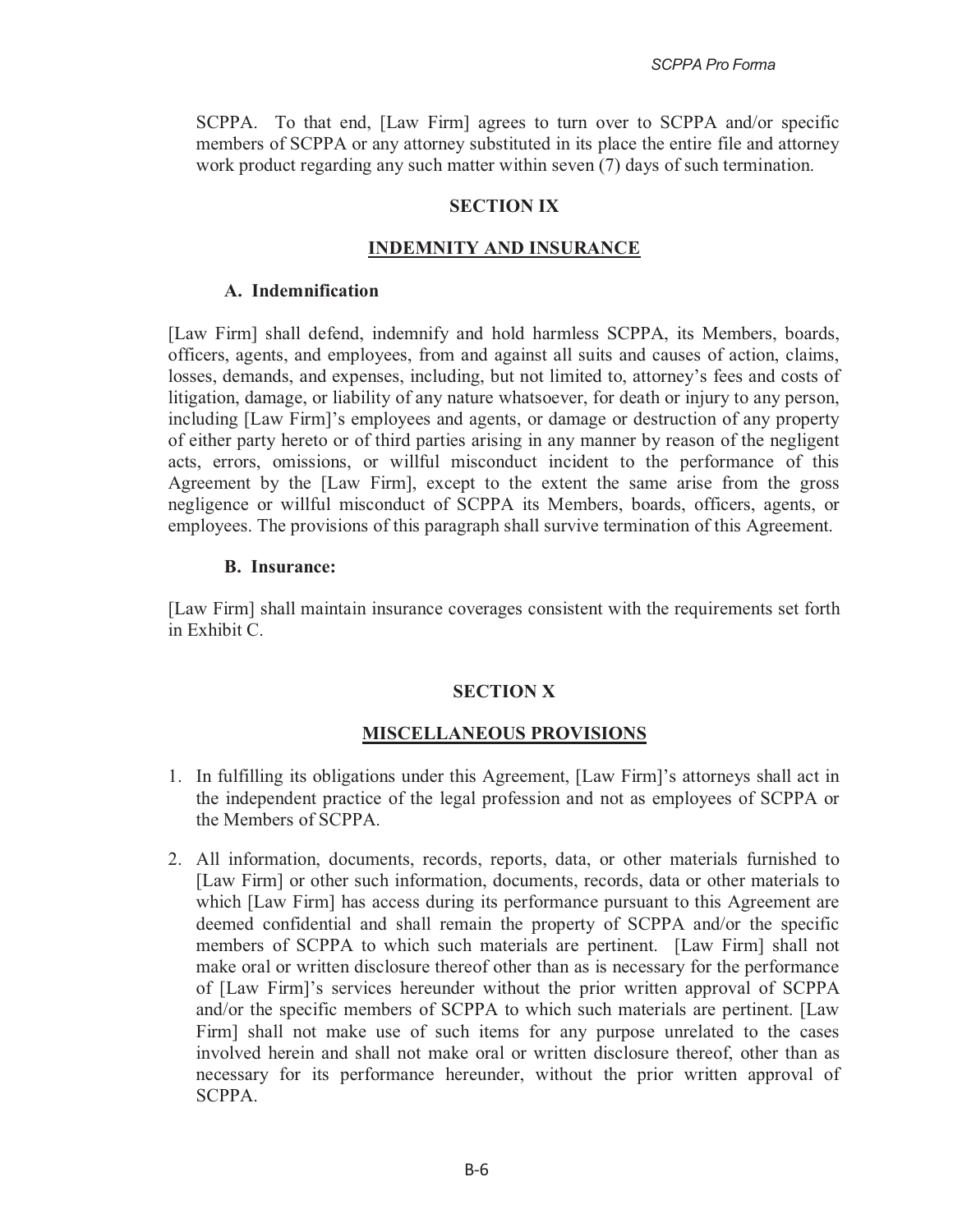- 3. All approvals required in this Agreement shall be requested in writing by [Law Firm] and confirmed in writing by SCPPA, either via letter, email, or facsimile.
- 4. Failure of SCPPA to enforce any provision of this Agreement does not preclude SCPPA from enforcing said provision in the future.
- 5. For any dispute arising under this Agreement, the parties agree that each party shall bear its own attorneys' fees and costs.
- 6. This Agreement contains the full and complete Agreement between the two parties. No verbal agreement or conversation with any officer or employee of either party shall affect or modify any of the terms and conditions of this Agreement.
- 7. This Agreement shall be governed by the laws of the State of California. It is agreed that this Agreement shall deemed to have been made at Los Angeles County, California.

IN WITNESS WHEREOF the parties have caused this Agreement to be executed as of the date first written above.

## THE SOUTHERN CALIFORNIA PUBLIC POWER AUTHORITY

 $\mathrm{By:}$ 

Bill D. Carnahan, Executive Director

[LAW FIRM]

 $\mathrm{By:}$ 

[Authorized Signature]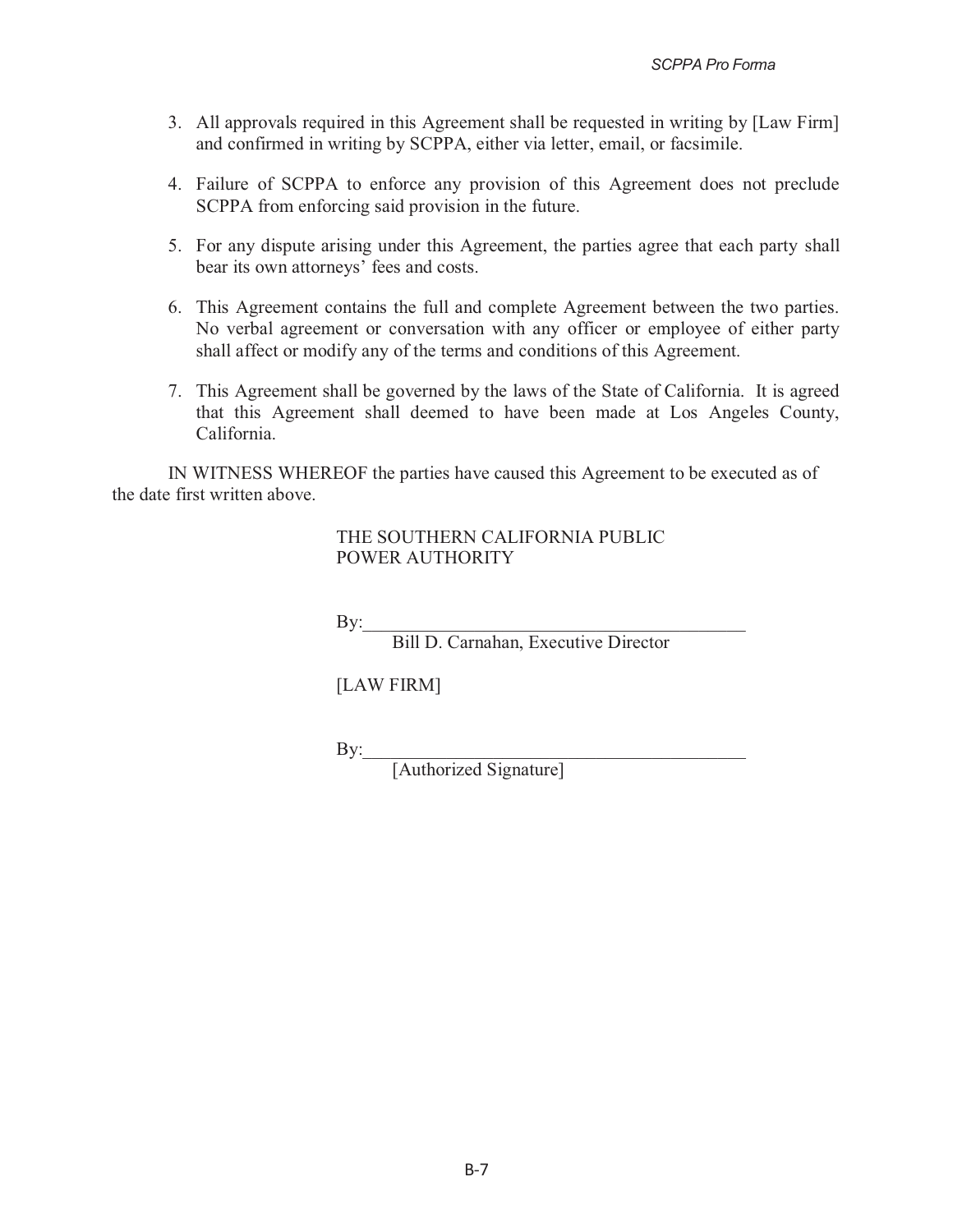# **EXHIBIT A**

# **SCOPE OF SERVICES**

[Describe]

Additional services may be added from time to time upon mutual agreement of [Law Firm] and SCPPA's Executive Director.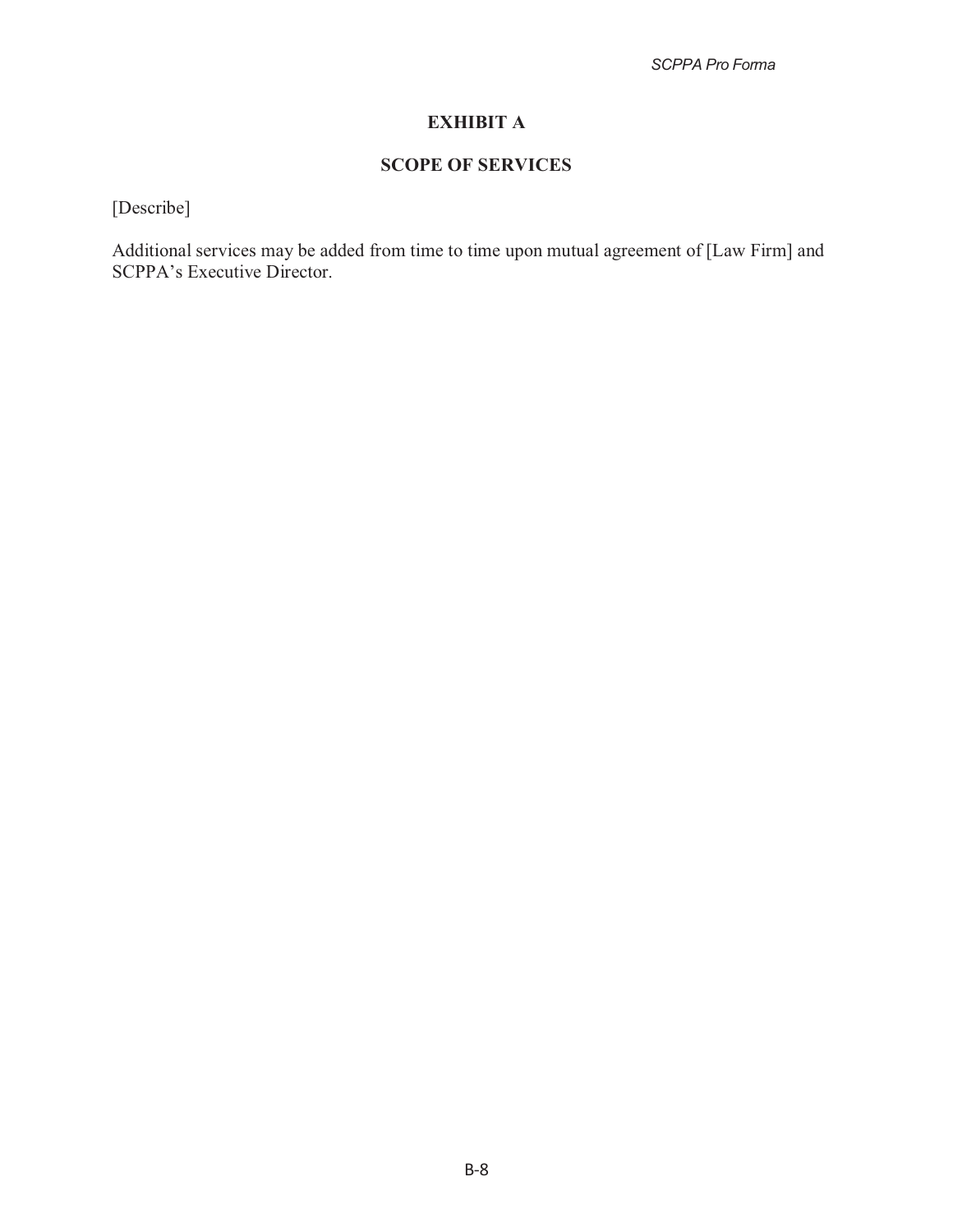## **EXHIBIT B**

## **FEES FOR SERVICES**

Fees charged by [Law Firm] for services pursuant to this Agreement shall be billed at the rate of \$\_\_\_\_\_ per hour for partners, a not-to-exceed rate of \$\_\_\_\_\_\_\_ for associates, and a not-to-exceed rate of \$  $\overline{\text{exceed rate of } }$ 

[Law Firm] shall be entitled to reimbursement for its reasonable costs and expenses, including document duplication, travel and other expenses approved in writing by SCPPA's Executive Director or his designee, all subject to the expense reimbursement guidelines set forth in the Agreement and the attached Exhibit C.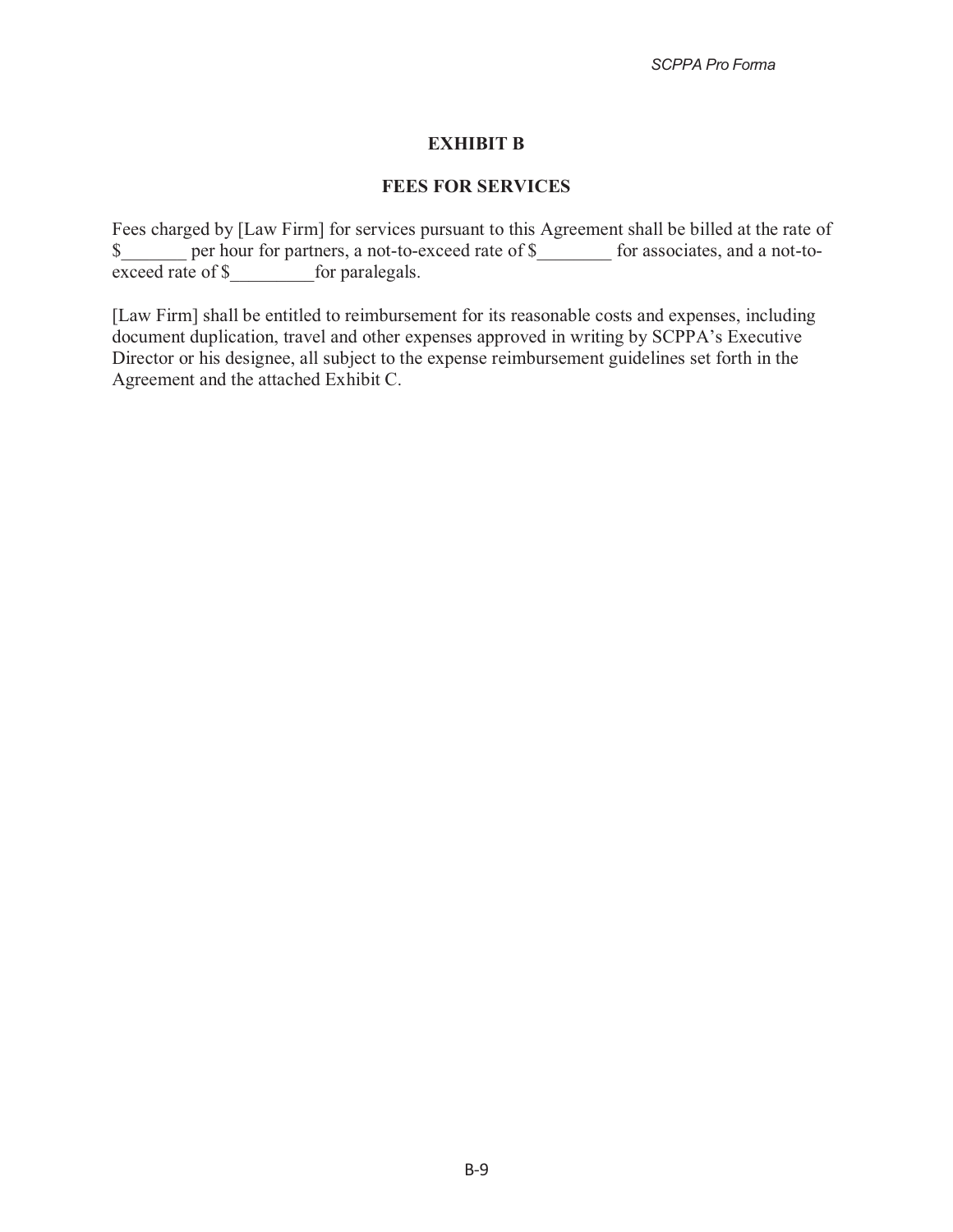## **EXHIBIT C**

## **SCPPA REQUIREMENTS FOR OUTSIDE COUNSEL**

## **Personnel**:

 SCPPA will pay for the reasonable time of partners assisted by associates as identified in the Agreement. The use of any attorney other than those identified in the Agreement should receive the prior approval of the Executive Director. SCPPA expects the designated billers to perform all of the work on the case and to remain on the case until its conclusion, absent their departure from the law firm. Partners and associates assigned by [Law Firm] to work with SCPPA must be admitted to practice law before all of the courts of the State of California or the jurisdiction where the work will be performed.

#### **Billing Rates**:

 SCPPA will not pay for rate increases by any billers on the case unless those rate increases have been approved in advance, in writing, by SCPPA. It bears emphasis that our agreement is to pay for the actual time spent and is not based on any minimum incremental billings. Time entries must be recorded in tenths of an hour and must contain full and complete descriptions of the work performed.

#### **Errors and Omissions Insurance**:

 [Law Firm] and all attorneys working on the case must have current errors and omissions insurance coverage. Please provide SCPPA with a copy of the errors and omissions policy, or other proof that said policy is in full force and effect, as well as the limits of said policy. The policy must remain in full force and effect at all times during the representation.

#### **Over staffing/Duplication**:

 SCPPA will not pay for more than one attorney doing any particular task unless we have approved that arrangement in advance, in writing. For example, SCPPA will not pay for two or more attorneys attending the same deposition or court appearance. SCPPA will pay for the time recorded by only one senior attorney for in-office conferences, but only if the conference is an occasional, necessary strategy meeting relating to some significant legal event or proceeding.

 SCPPA will not pay for duplicative time charges by two or more attorneys, e.g., for legal research, reviewing documents, drafting documents, etc. SCPPA will not pay for "training" or "apprenticeship" time. SCPPA will not pay for the involvement of billers who work on the case irregularly or sporadically ("transient" billers), unless a particular billers has a special expertise which substantially advances the case.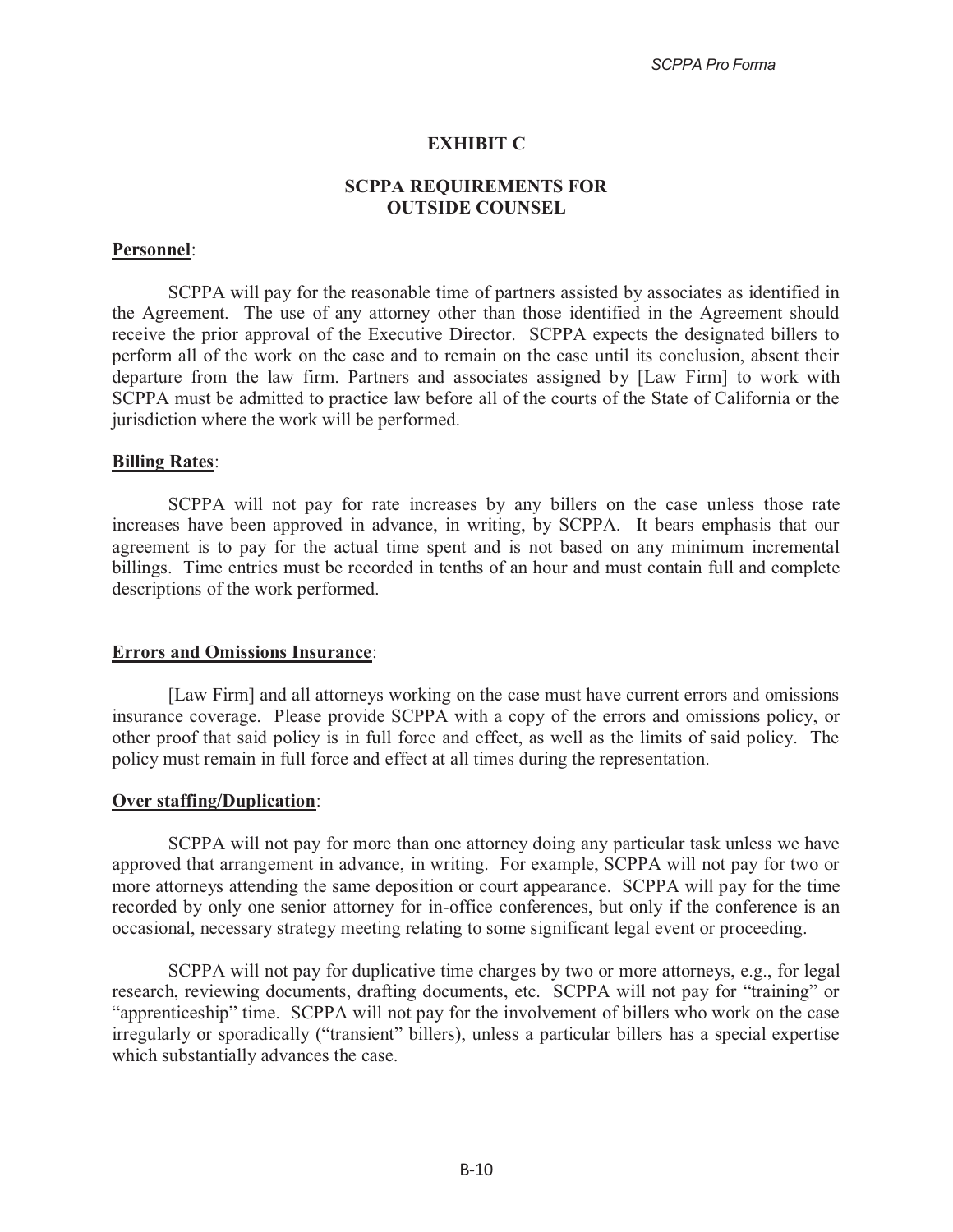## **Paralegals**:

 Use of paralegals is encouraged, providing they meet the requirements set forth herein. However, assignment of work to paralegals should not result in duplicative activity between attorneys and paralegals or the reworking or rewriting of paralegals' work product by attorneys. SCPPA will not pay for paralegal time spent performing clerical/secretarial work (e.g., filing, indexing, sorting, organizing, photocopying, and bates stamping documents) unless it has been approved by SCPPA in advance, in writing. We expect paralegals to perform true paralegal work, e.g., research, document productions, preparing discovery or responses, interviewing witnesses, etc.

#### **Expenses and Costs**:

 Absent prior approval, SCPPA will not pay for any extraordinary expenses, including, but not limited to, expert witness/consultant services, investigative services, computer litigation support services, videotaping of depositions, or temporary office help. SCPPA will not pay for first class air fare or luxury hotels. Any item of expense which exceeds \$500.00 must be approved by us in advance, in writing, or by SCPPA.

 Any expenses submitted for payment shall be accompanied by appropriate receipts, invoices, or proof of expenditure. Do not bill SCPPA for the following expense items at more than the lesser of your actual cost or the specified rates:

- *Photocopying*: Your actual cost but no more than \$0.10 per page or the actual charge of a copy service. Send large jobs to a capable but economical outside copy service.
- *Telephone:* Itemized, actual long distance charges only.
- *Facsimile Charges:* Do not bill SCPPA for any expense related to facsimile charges beyond your actual net costs for long distance telephone charges actually and reasonably incurred by your firm for the sending of facsimiles. Indicate the number of pages with the related cost of each charge. Attach the appropriate receipts, invoices, or proof of any expenditure for your charges for facsimiles.
- *Mobile Telephone:* Do not charge SCPPA for cellular telephone charges. You may continue to bill SCPPA for itemized actual net long distance charges only to the extent that they are incurred for work on a particular matter and to the extent that these charges are reasonable and backed up and supported by appropriate receipts, invoices, or proof of expenditure.
- *Travel:* Describe in detail on the bill any travel expenses incurred by counsel. SCPPA retains the right to audit these expenses. Counsel should provide receipts and other documentation with bills for such expenses. Only coach fare will be reimbursed for air travel.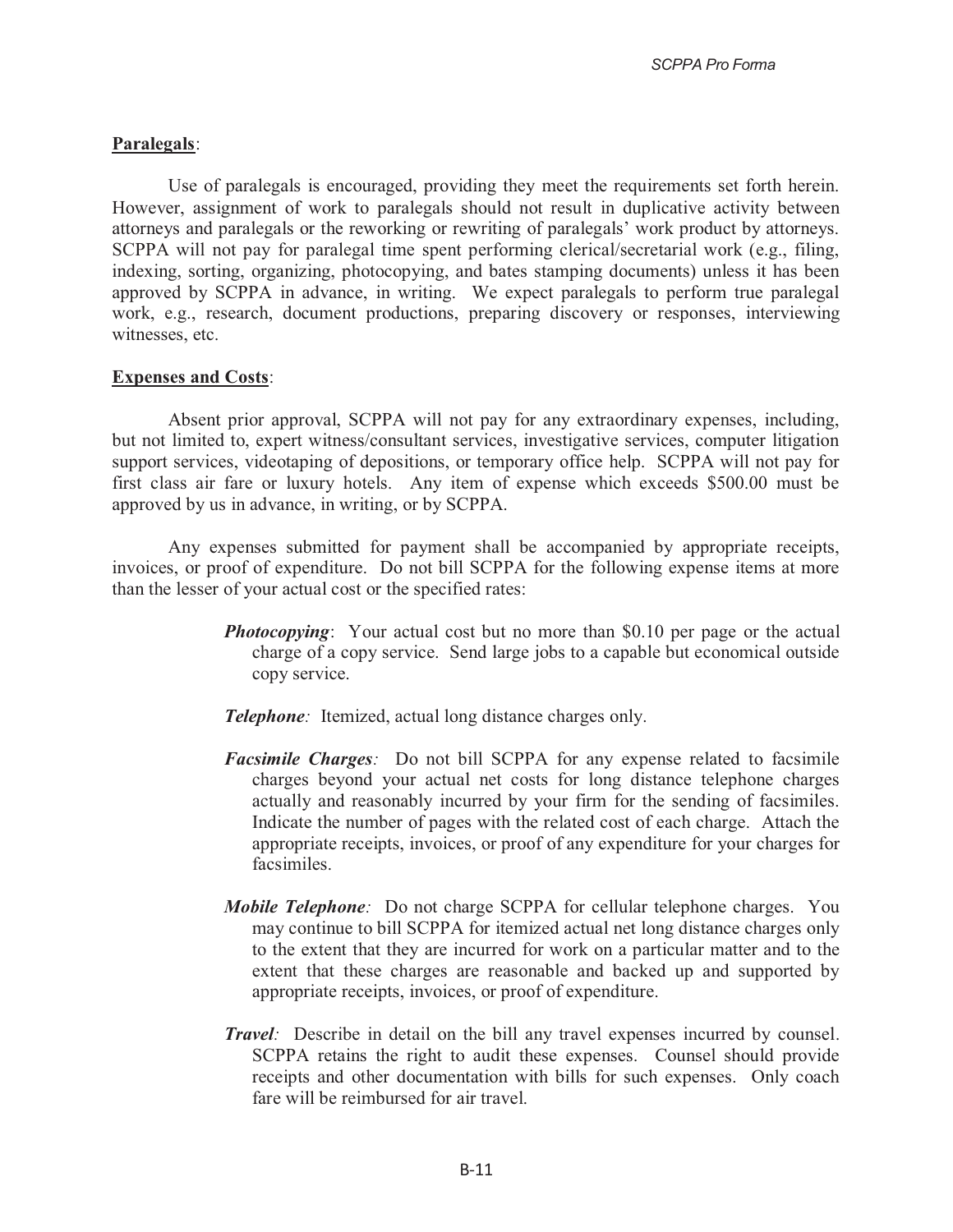- *Messenger and Delivery:* Do not bill SCPPA if a "rush" is caused by your firm. For an outside messenger, SCPPA will pay the reasonable actual costs. For your internal messenger service, charge no more than an outside service.
- *Postage:* Do not charge SCPPA for postage*.*
- *Computer-Assisted Electronic Research (CALR):* SCPPA has selected your firm due in part to its claim of expertise and experience in certain areas of the law, including your law library of printed and electronic information in that field. If it is necessary for you to incur unusual CALR charges in order to handle this matter, then please obtain permission in advance to charge for that expense. No charges for CALR shall be paid by SCPPA without its prior written approval of such a charge including, but not limited to LEXIS and WESTLAW services.

#### **Overhead**:

SCPPA will not pay for expenses which are considered to be part of the general law firm overhead, including but not limited to, administrative time, secretarial time, calendaring, setting up files, indexing, word processing, air conditioning, equipment rental, office supplies, meals, snacks, beverages, seminars, books, association dues, etc. SCPPA will not pay for any overtime charges by any billers unless they are approved in writing by SCPPA in advance.

#### **No Surcharges/Mark-ups**:

All expenses will be billed to SCPPA at the law firm's actual net cost, without any "mark ups" or surcharges. This includes, but is not limited to, photocopying, computer research, long distance telephone and actual cost of telefax charges, messenger services, etc. Messenger services and express mail shall only be used when requested or required by the involved court or agency or under extraordinary circumstances. Otherwise, SCPPA expects you to use U.S. mail. If requested by SCPPA, the firm will explain and justify its position on its cost of each expense item.

#### **Billing Format**:

Billing statements sent to us for payment shall specifically state the date of the work performed, identity of the billers, and the time spent on the activity. Narrative or "block" billing is unacceptable and will be returned to the law firm for further breakdown before payment is made. When numerous tasks are performed by billers on a particular billing day, each task should be identified separately and a specific amount of time recorded for each task. Specifically related tasks may be grouped together.

#### **Billings for Billings**:

SCPPA will not pay for time charges associated with review, preparation, explanation, or "breakdown" of legal billings submitted to us for payment. Administrative work performed, such as responding to or answering inquiries regarding billing invoices, is not appropriately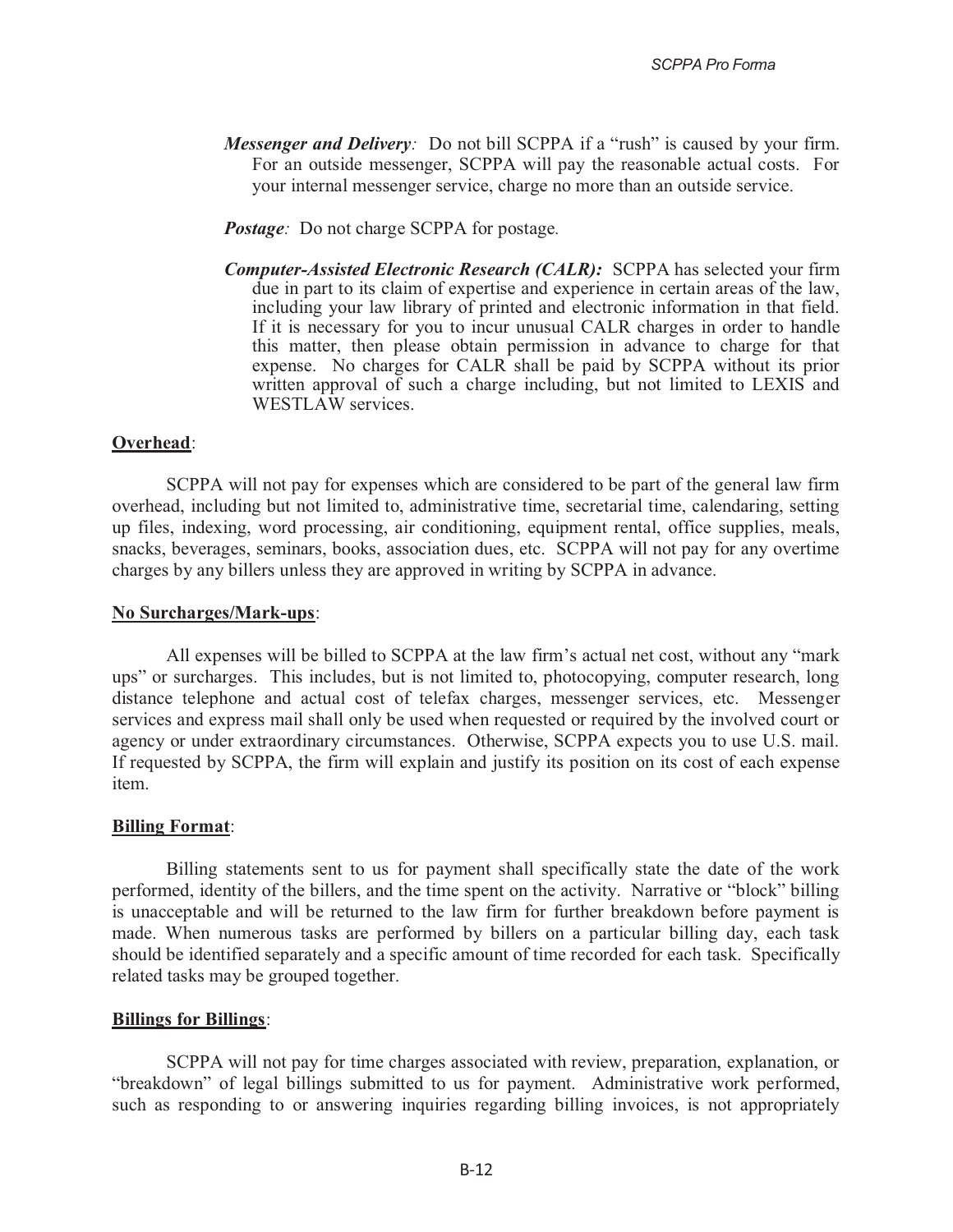#### billed to SCPPA.

#### **Billing for Non-Billable Events**:

Do not bill SCPPA for trivial routine matters such as processing invoices for payment, coding letters for filing, scanning "housekeeping" letters, or other matters which take only a few seconds of a lawyer's time.

#### **Audit Payments**:

 SCPPA reserves the right to audit the legal bills and work product and [Law Firm] agrees to cooperate in such an audit by SCPPA or its designee. Payments made by SCPPA shall not constitute a waiver of the right by SCPPA to be reimbursed by the law firm if it is determined that SCPPA has overpaid for these services.

#### **Media Coverage**:

SCPPA generally does not authorize [Law Firm] to offer media comment on matters being handled for SCPPA. Any media inquiries about the matter should be referred to the Executive Director.

#### **Preventative Advice**:

SCPPA views its use of [Law Firm] as a resource by which SCPPA can improve its ability to defend and represent the Authority and the public agencies that are its Members. Any thoughts which you may have as to alternative ways in which SCPPA can serve the public or preventative steps which may be taken to minimize future litigation will be appreciated.

#### **Insurance**:

## A. Required Coverage

During the term of this Agreement and without limiting [Law Firm]'s indemnification of SCPPA, [Law Firm] shall provide and maintain at its own expense a program of insurance having the coverages and limits customarily carried and actually arranged by [Law Firm] but not less than \$2,000,000 covering its operations hereunder. Such insurance shall be in a form acceptable to SCPPA and shall include but not be limited to the following coverages:

- Business automobile liability insurance, issued by an insurance company admitted in the State of California to issue such insurance, insuring against loss or liability caused by or connected with [Law Firm]'s use of an automobile in the performance of this Agreement for not less than: (a) \$1,000,000 for injury to or death to one person, or of not less than \$1,000,000 for injury to or death to two or more persons as a result of any one accident or incident; and (b) \$100,000 for damage to or destruction of any property of SCPPA or others.